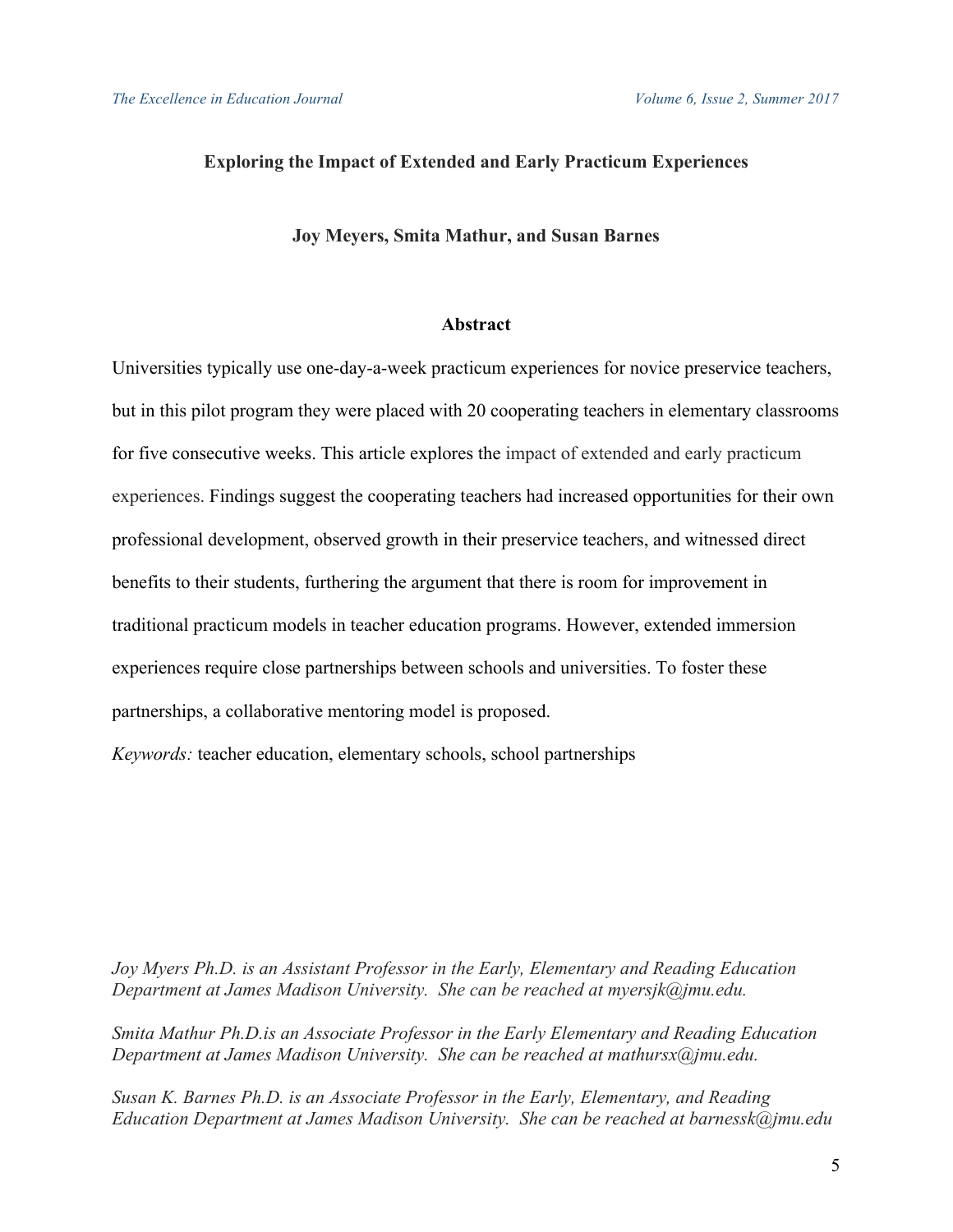Preparing elementary teachers who are fluent in working with an increasingly diverse student body is a complex educational endeavor. It requires partnerships between institutions of higher education and school districts (Gardiner & Shipley Robinson, 2010). Teacher education programs invest considerable effort working with local schools and teachers to provide meaningful practicum experiences filled with experiential opportunities for preservice teachers. Schools are equally vested in providing a context for high quality teacher education and appreciate the extra help busy teachers receive from energetic and enthusiastic preservice teachers. However, this mutually beneficial partnership is a complex educational enterprise that must be forged intentionally so that it yields positive outcomes for preservice teachers, cooperating teachers, and their students.

Practicum experiences provide preservice teachers opportunities to observe and learn about the complexities of the teaching profession. During this time, preservice teachers develop their teaching philosophy, learn about the diversity in students, and explore the connection between theory and practice. Thus, a quality practicum experience is essential (Beck & Kosnik, 2002). Quality practicum experiences have several components including: personally empowering transformational experiences (Caires & Almeida, 2005), consistent, frequent, authentic, and formative feedback (Marks, 2007), and strong mentoring relationships that foster empathy and emotional support (Blair, 1984).

Central to a high-quality practicum experience is apprenticeship with a quality cooperating teacher (Young, O'Neill, & Mooney Simmie, 2015). Research suggests that strong cooperating teachers have: mid-range teaching experience, strong collaborations with university faculty, experience with practicum supervision, a graduate degree in teacher leadership, and a deep understanding of content knowledge (Killian & Wilkins, 2009). In addition, they are able to articulate their teaching philosophies and their beliefs about education that shape their pedagogy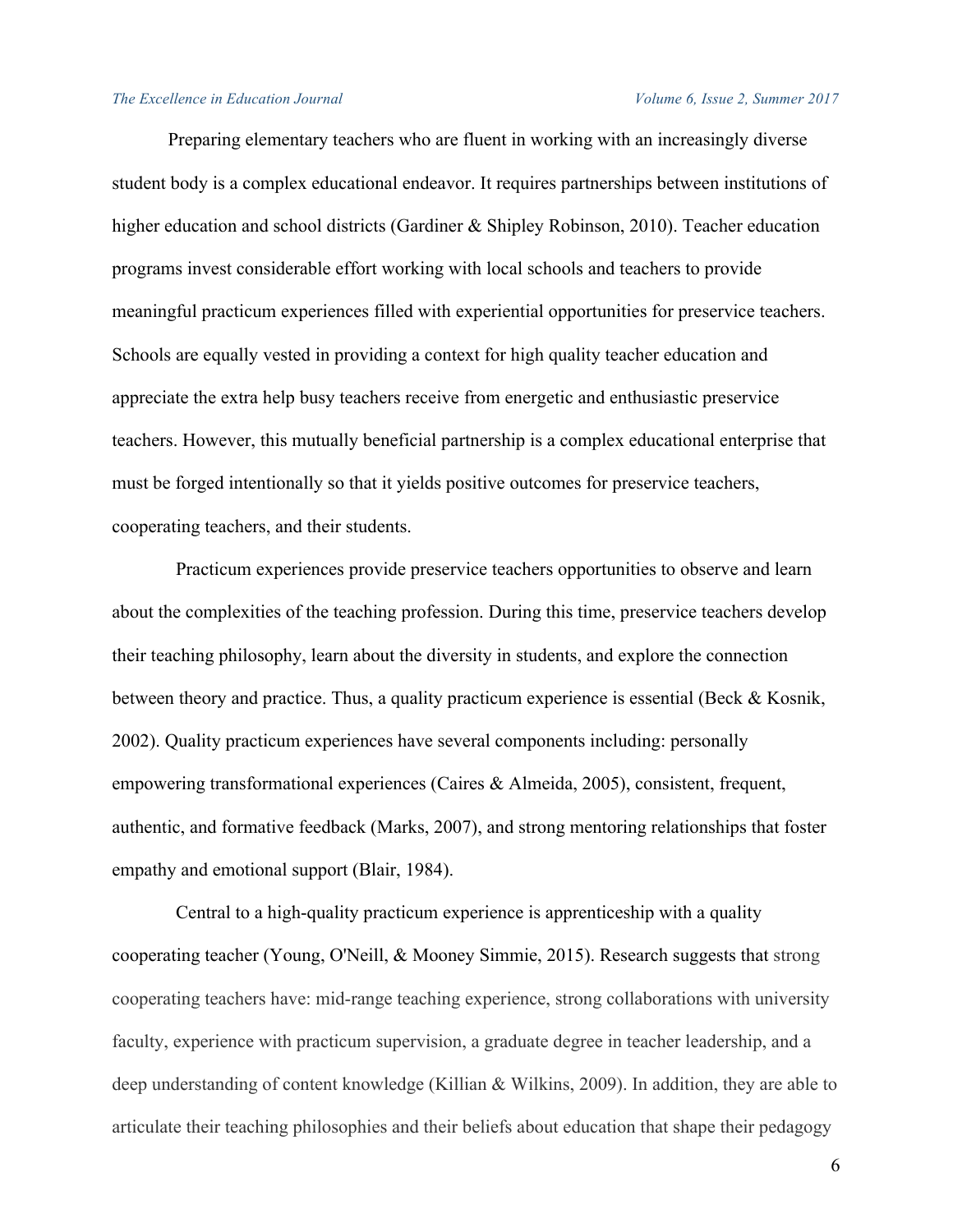(Tolbert, 2011). Cooperating teachers are key to practicum experiences because they provide structure to the daily experiences of preservice teachers, model best practices in teaching and behavior management, and offer feedback on preservice teachers' behaviors, dispositions and content delivery (Zeichner, 2010). The roles and responsibilities of cooperating teachers change as the preservice teacher progresses through the teacher education program (Allen, Perl, Goodson, & Sprouse, 2014).

## **Theoretical Framework for High Impact Immersion Experiences**

A successful teacher is a polymath (Breit, Elzinga, & Willett, 1996; Burton, 1992). A key goal of teacher preparation programs is to nurture individuals to be knowledgeable in core content, have a deep understanding of child development and family dynamics across diverse settings, exhibit empathy, and be able to successfully differentiate instruction to meet the needs of all children (Cochran-Smith et al., 2015). An educator must therefore develop the potential to view an event from multiple perspectives, integrate and synthesize a wide range of ideas, and then apply the knowledge judiciously in different situations in the interest of education and creating a more just society. Teacher preparation programs therefore focus on student engagement civically, socially, and cognitively in all aspects of a teacher candidate's education (Burton, 1992). Thus, some of the high impact best practices in preparing teachers include frequent student-faculty interaction in authentic learning environments, hands-on active learning, and consistent formative feedback from multiple sources (Kuh, 2009). The Association of American Colleges and Universities has listed 10 high-impact activities that are aligned to developing a polymath. These are experiential seminar experiences for novice college students, developing learning communities, writing intensive courses, undergraduate research, community based service-learning projects, internships, and capstone courses (Bass, 2012). These methods are impactful practices mainly because they afford the opportunity for college students to interact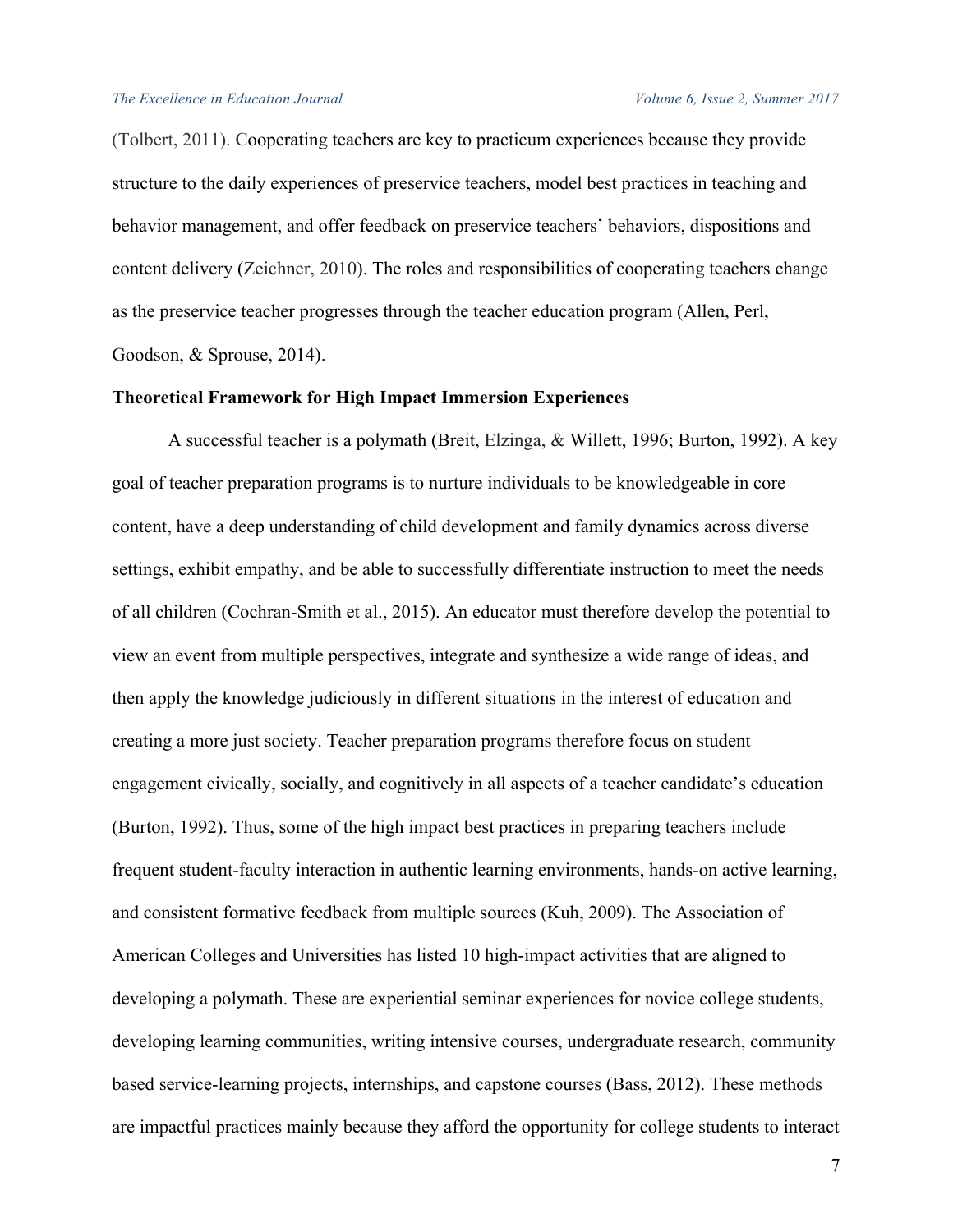with different stakeholders, experience diversity, and engage in deep reflection and synthesis of experiences. Teacher candidates are preparing for a professional future in challenging settings. Schools present a work environment that is people, labor, time, and effort intensive, as well as reflective of the demographic changes experienced nation-wide (Guarino, Santibanez & Daley, 2006; Vargas & Conlon, 2011). To yield the same high impact suggested by Kuh (2009), deeper immersion in schools is the pathway for developing the polymath qualities in a teacher.

The Council for the Accreditation of Educator Preparation (CAEP) holds Colleges of Education accountable for providing "effective and high quality clinical practice" to teacher candidates so that they can have an impact on K-12 education. CAEP envisions a collaboration between colleges of education and schools that provides the teacher candidate "clinical experiences of sufficient depth, breath, diversity, coherence, and duration" (CAEP Standard 2). There is a significant emphasis on depth, duration, and diversity. The emphasis is based on the understanding that education is a practice-based profession where content knowledge and the development of skills and dispositions are both important. Learning skills and developing dispositions of a teacher polymath are best achieved in classrooms through meaningful interactions with students, teachers, school staff and administrators, community members, and families. These interactions afford the opportunity to build trust, strengthen relationships with all stakeholders, and engage in authentic problem solving and assessment (Grossman, 2010; NCATE, 2010). This trust cannot be achieved through classroom-based traditional instruction alone. It must be strengthened by more immersive practices. Currently, teacher candidates attend practicum in schools one-day-a-week for 14 weeks each year. In addition, they have a 12-week student teaching experience in two different grade levels. This limited field experience is insufficient in meeting the CAEP standard. Immersion is not a new idea in education. Immersion-based programs to teach language arts (Nildicéia & Rosangela Sanches, 2016) and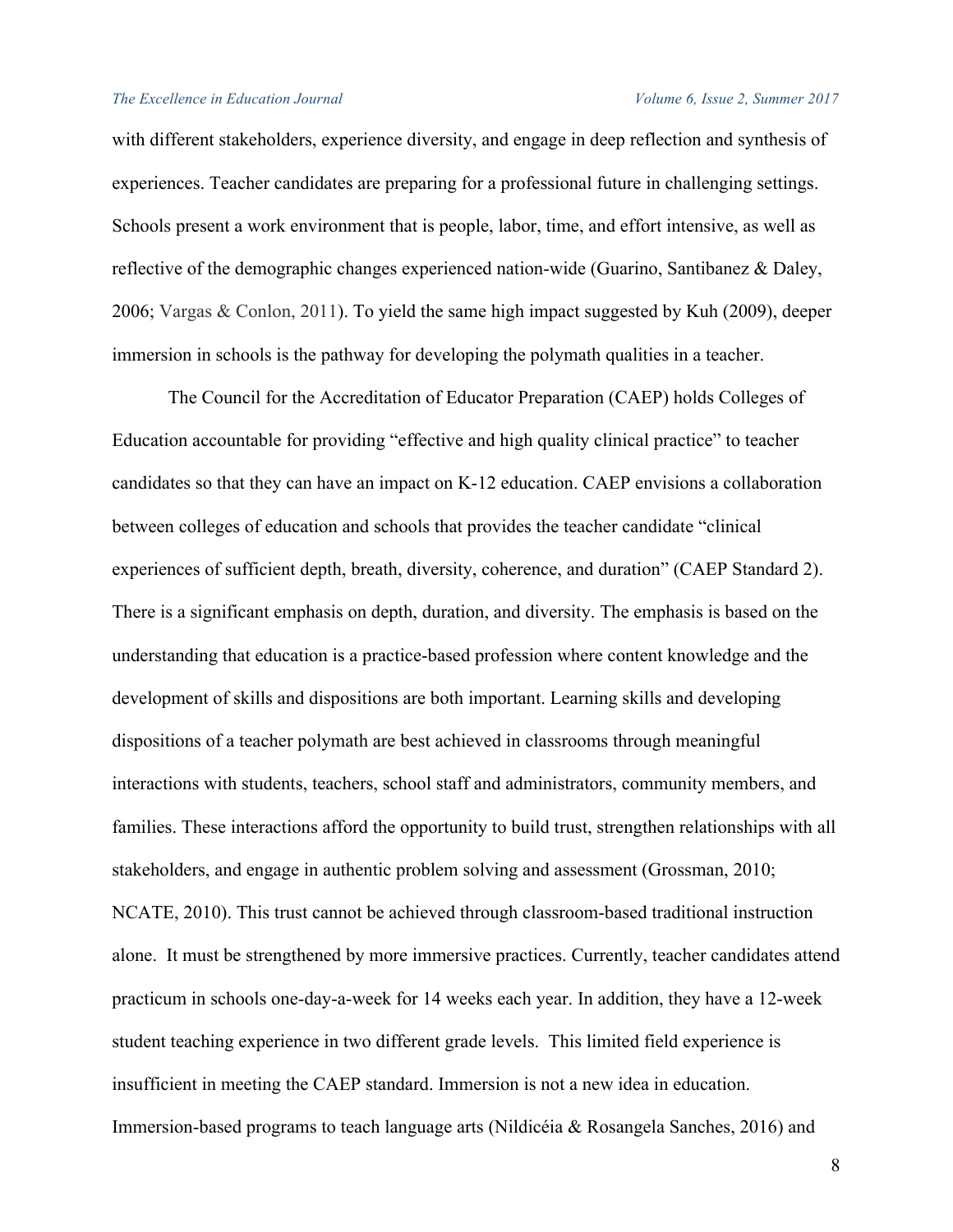cultural competency (Arnett & Mady, 2017; Whitt, Edison, Pascarella, Terenzini, & Nora, 2001) have demonstrated success across grade levels and countries (Kong, Hoare, & Chi, 2011). This High Impact Immersion experience advocates replacing four to six weeks of traditional university classroom instruction with consistent and daily immersion in schools where teacher candidates experience the benefits of a High Impact Practice (HIP) by deep immersion in elementary classrooms.

# **Traditional Practicum Experiences**

The initial placement for novice preservice teachers occurs in the first year of the teacher education program when they typically spend one-day-a-week in classrooms and mainly focus on observing students, teaching practices, and classroom management strategies used by the cooperating teachers. In addition, they work on assignments associated with their university courses. The complexity of interactions during practicum between all stakeholders increases in small increments and eventually leads to spending full days in the classroom over several continuous weeks during student teaching. This gradual progression from observations to application of content during practicum is seen as a developmentally appropriate practice for teacher education. However, this gradual progression is time intensive (Lane, Lacefield-Parachini, & Isken, 2003).

In addition, traditional one-day-a-week practicum experiences have been critiqued because novice preservice teachers have limited opportunities to build significant relationships with cooperating teachers, students, and their families. Strong relationships extend beyond information sharing and allow the preservice teacher to connect with the practicum setting (Awaya et al., 2003). The traditional one-day-a-week model also limits the time the preservice teacher spends with the cooperating teacher. Thus, during their approximately 80–90 hours together during the 16 weeks, there may be few opportunities for the cooperating teachers to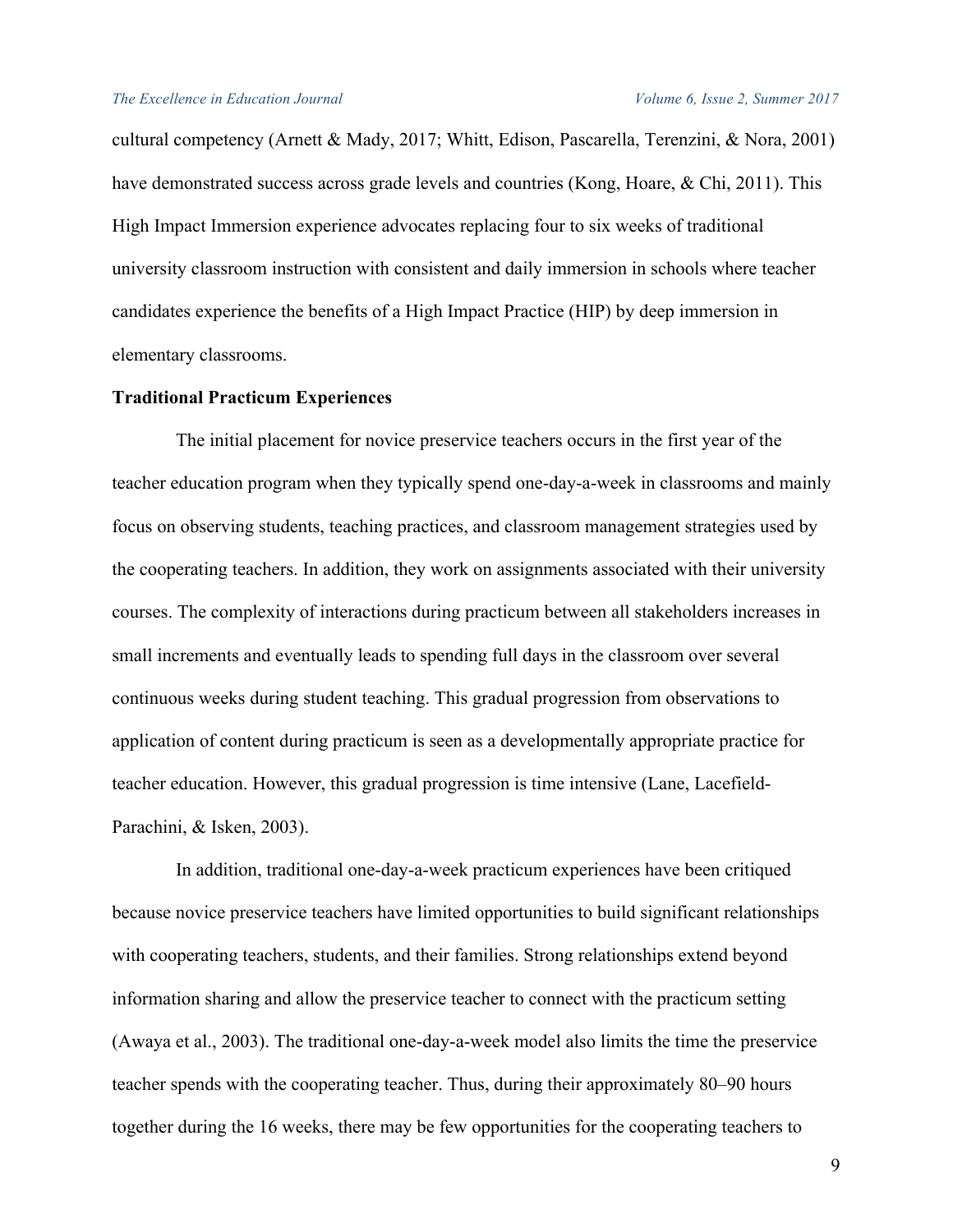provide consistent authentic and formative feedback (Kahan, Sinclair, Saucier, & Caiozzi, 2003). In addition, there is insufficient time together to build trust and clear channels of communication, that are essential in successful practicum experiences.

Typically, the novice preservice teachers also have limited interactions with university faculty during their time in schools because they are only there one day each week. Similarly, the cooperating teacher and the university faculty members in their traditional roles may not have opportunities to interact. Thus, communication between university faculty and the cooperating teacher is mediated by the preservice teacher and the role of faculty is limited to debriefing with the preservice teachers once they return to campus from practicum experiences. This lack of interaction between the two faculties can potentially lead to a disconnect between the routines and practices within elementary schools and content emphasized in higher education (Torrez & Krebs, 2012), often resulting debriefing discussions after practicum that are not contextualized or authentic in meaningful ways.

# **Residency Models**

In response to these limited learning opportunities in a traditional one-day-a-week practicum experience, several school districts developed a residency model for teacher education (Coffman & Patterson, 2014). This model is based on developing a mutually beneficial partnership between institutions of higher education and school divisions in high-need communities. The residency model is typically offered to graduate students who immerse themselves in schools for a full year while simultaneously taking 10–15 credits of graduate level courses that are embedded within the elementary school sites. A teaching residency typically culminates in a full-time teaching position in the school division. During residency, the preservice teachers are expected to take full charge of a classroom, which in turn gives them several opportunities to integrate theory into practice. Residency models have gained prominence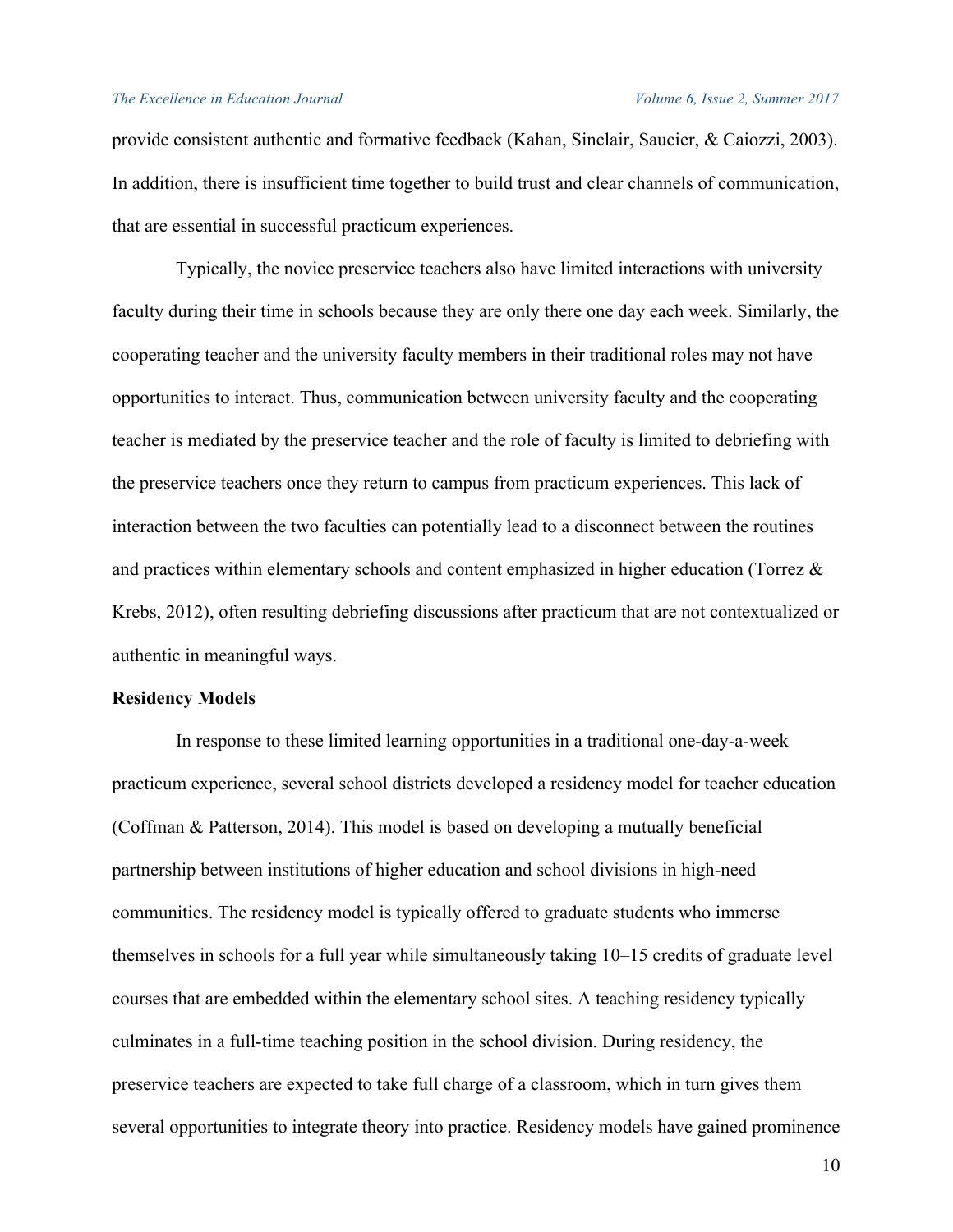because many high-needs schools are struggling to attract qualified teachers. Thus, a residency model for teacher preparation is seen as a way to recruit, prepare, and retain effective teachers in high-needs schools. Emerging evidence suggests that residency models are successful in hiring teachers from diverse backgrounds and in achieving high teacher retention rates (Berry, Montgomery, & Snyder, 2008). However, empirical evidence that supports the efficacy of teacher education residency models is limited. Furthermore, the residency model is not widely offered across the country to preservice teachers (Darling-Hammond, 2010).

# **High Impact Immersion Experiences: The Middle Ground**

Four university faculty at a university in the Southeast recognized the limitations of the one-day-a-week practicum experience for novice teachers. They also acknowledged that a residency model was not developmentally appropriate or logistically possible for novice preservice teachers. Therefore, they developed a model termed High Impact Immersion Experiences (H.I.I.E.) that addressed the limitations of the traditional one-day-a-week and residency models. In the H.I.I.E. model, the novice preservice teachers spent five consecutive weeks in classrooms, starting three weeks after entering the teacher education program. While they were immersed in elementary classrooms, they met with university faculty on a weekly basis within the school setting instead of attending classes on campus.

H.I.I.E. was inspired by the High Impact Practices (HIP) developed by George Kuh (2009). Research shows that HIP benefits students and faculty in specific ways (Alemu, 2015). For example, students who engaged in HIP found lasting value in their educational experiences and faculty who incorporated HIP into their coursework experienced similar feelings of fulfillment (Kuh, 2012). H.I.I.E. supports deep immersion in authentic learning environments, one of the HIP practices, and allows novice preservice teachers to witness and grapple with reallife issues.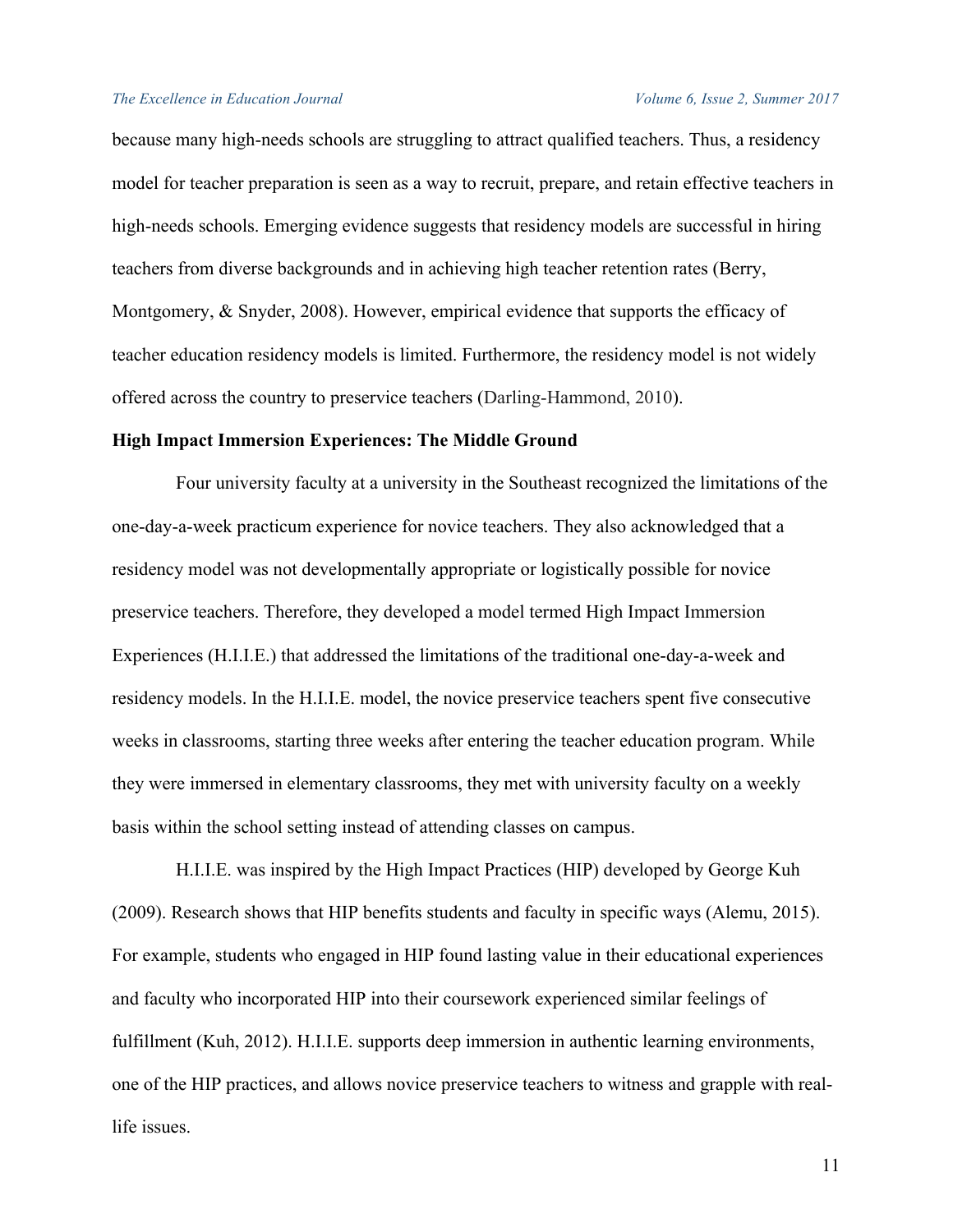The faculty recognized that H.I.I.E. would change the university and school partnerships because novice preservice teachers would be spending every day in the schools for five weeks. The faculty, all former classroom teachers, recognized that H.I.I.E. would also make the role of the cooperating teacher more complex. Unfortunately, in the research on teacher education, the voices of the cooperating teachers are heard only occasionally (Clift & Brady, 2005). Thus, in order to understand the impact of extended and early practicum experiences on school partnerships, we needed to understand the cooperating teachers' perceptions and experiences related to H.I.I.E.

# **Methods**

The methodology and data shared in this article are part of a larger study that examined the impact of extended and early practicum experiences from all of the stakeholders' perspectives. However, the focus of this article is the impact of H.I.I.E. on school partnerships and highlights the voices of cooperating teachers.

# **Participants**

Twenty elementary cooperating teachers participated in the H.I.I.E. initiative. Each teacher worked with one preservice teacher who was enrolled at the local university. The teachers taught preschool, kindergarten, and first grade. All teachers are White and 19 are women. Their ages ranged from 26–59 years. Five teachers had an undergraduate degree in Education, and seven had earned a Master of Arts in Teaching degree. The teachers had a wide range of teaching experience ranging from 7 to more than 22 years. Their class sizes ranged from 18–20 students.

# **Context**

The cooperating teachers worked in one of five local elementary schools, all within five miles of the university in a rural area in the South-Central Region of Appalachia. Approximately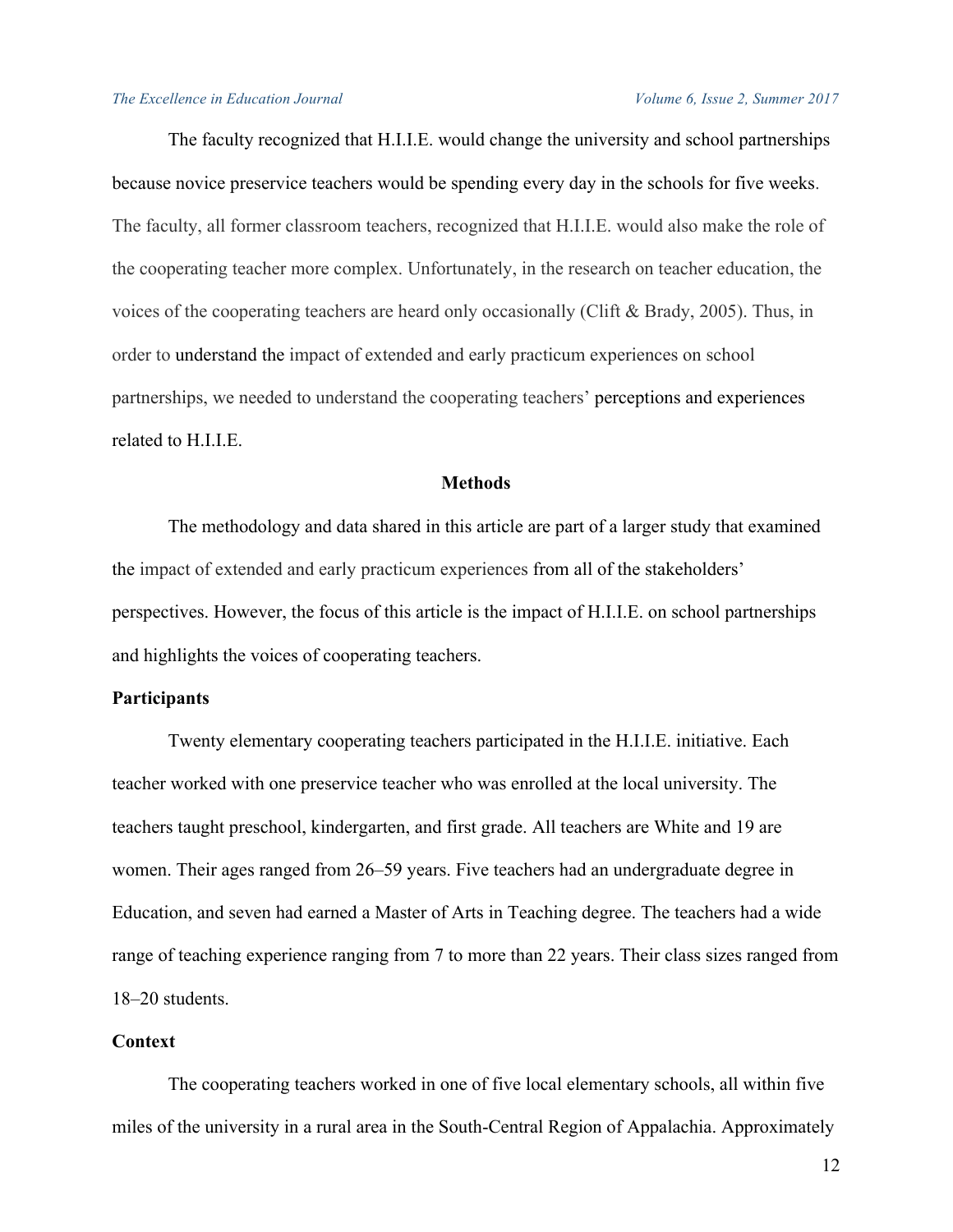87% of the students in the participating classrooms benefited from the free and reduced lunch program. The number of native languages in the classes ranged from two to seven. The dominant languages were English, Spanish, Russian, and Kurdish. Students' racial or ethnic backgrounds corresponded to the city's demographic patterns. See Table 1 for specific ethnic and demographic data.

| Table 1                                           |  |
|---------------------------------------------------|--|
| Demographics of Students at Participating Schools |  |

| School        | Number<br>enrolled | Limited<br>English<br>profici-<br>ency | Immi-<br>grant | Refugee | First year<br>in US<br>school | Latino/<br>Latina | White | African-<br>American | Other<br>ethni-<br>cities |
|---------------|--------------------|----------------------------------------|----------------|---------|-------------------------------|-------------------|-------|----------------------|---------------------------|
| A             | 499                | 46%                                    | 13%            | $2\%$   | $5\%$                         | 48%               | 43%   | 6%                   | $<1\%$                    |
| B             | 548                | 48%                                    | 8%             | $1\%$   | 2%                            | 59%               | 29%   | 11%                  | 2%                        |
| $\mathcal{C}$ | 447                | 61%                                    | 17%            | 3%      | 4%                            | 52%               | 35%   | 11%                  | $0\%$                     |
| D             | 463                | 42%                                    | 11%            | $2\%$   | 3%                            | 36%               | 49%   | 11%                  | $0\%$                     |
| E             | 532                | 49%                                    | 8%             | $2\%$   | $2\%$                         | 54%               | 39%   | 6%                   | $0\%$                     |

Note: Totals do not include preschool students. Immigrant students are defined as those who were not born in the United States (US) and have been in the US schools for less than three years. First year in the US students are those who are new to US schools this school year and does not include Kindergarten. Refugee numbers are unofficial numbers provided by the district office and not a field reported in published reports.

# **Data Collection**

Data were collected from the cooperating teachers using structured open-ended

interviews, written reflections, and journals maintained by the researchers.

# **Structured open-ended interviews.** Of the 20 cooperating teachers, 14 consented to

participate in the interviews. Each interview was conducted in person by a trained research

assistant or faculty member. Participants were provided the interview questions ahead of time to

ensure complete and thoughtful responses. The interviews occurred after the H.I.I.E.

implementation in the last three weeks of the semester. The interviews asked questions related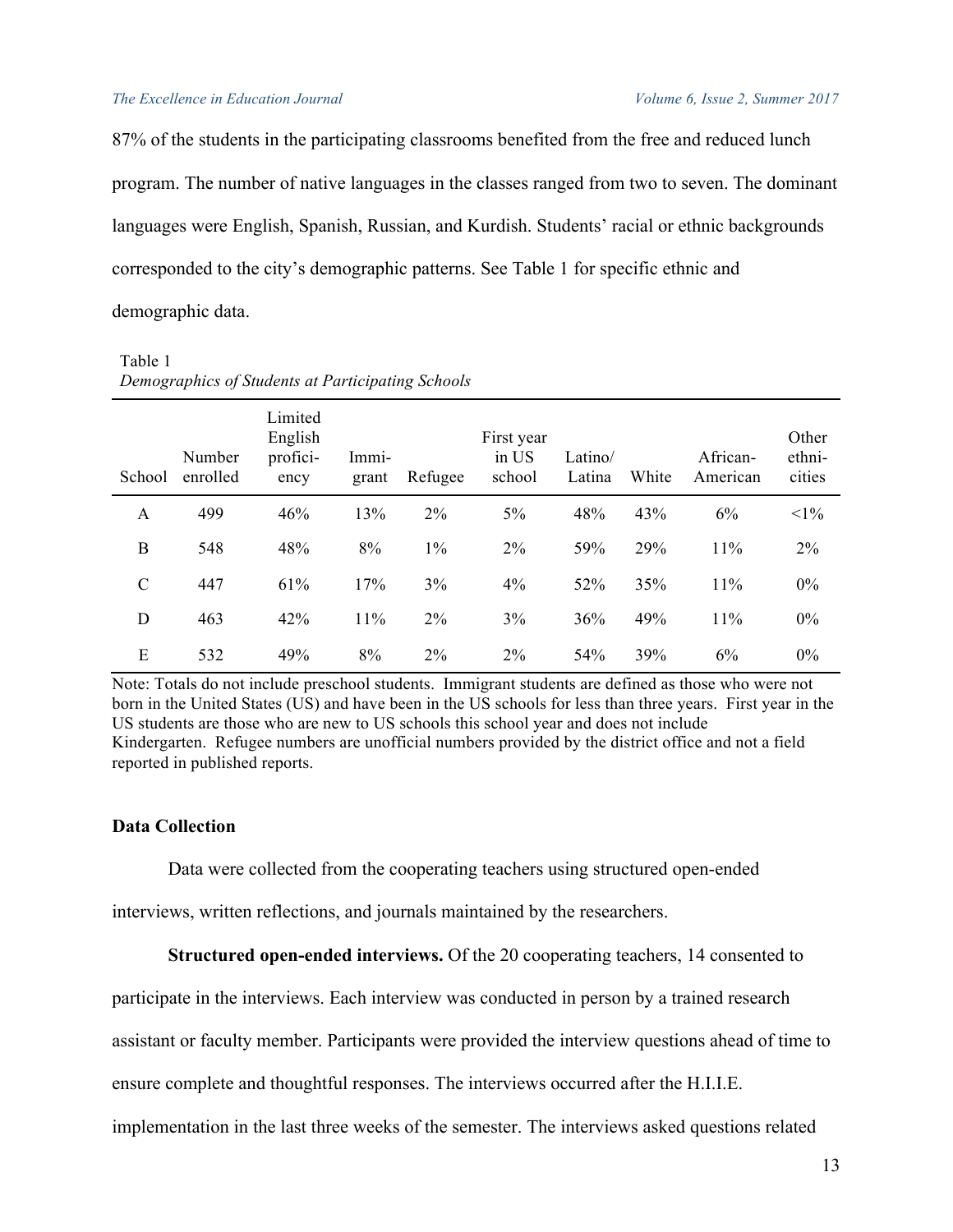to: a) demographic data including age, ethnicity, teaching experience, and classroom structure; b) impact of H.I.I.E. on their own teaching practice; c) impact of H.I.I.E. on their students; d) impact of H.I.I.E. on preservice teachers; e) suggestions to improve the quality of the H.I.I.E. initiative. All interviews were audio recorded and transcribed by a professional service.

**Weekly written reflections.** During the H.I.I.E. program, cooperating teachers shared written reflections with the research team. They were provided reflection prompts that solicited information on a specific aspect of the H.I.I.E. experience. In addition, the cooperating teachers were encouraged to share other thoughts and offer their perspective on their own experiences each week. Given that cooperating teachers are extremely busy, the reflections were optional. In week 1, 14 cooperating teachers submitted written reflections; in week 2, responses were received from 13 cooperating teachers, in week 3, 11 cooperating teachers responded, and in week 4, eight written reflections were received.

**Field notes and journals maintained by researchers during visits to the schools.** University faculty visited the schools each week and met with the cooperating teachers during H.I.I.E. Journals and field notes were generated during this time by the faculty researchers. During weekly meetings, faculty shared their journals with other participating colleagues. The discussions were audio-recorded and professionally transcribed.

# **Data Analysis**

Analysis of these multiple data sources followed a three-phase process (Miles  $\&$ Huberman, 1994). During the data reduction phase, data were analyzed to identify patterns and scrutinized for emerging themes. Research assistants then shared the themes with the participants and requested feedback. In the data display phase, the coded data were organized into compressed visual displays to illustrate the outcomes of the data reduction phase. During the third phase of drawing and verifying conclusions, the coded data, as well as the visual display of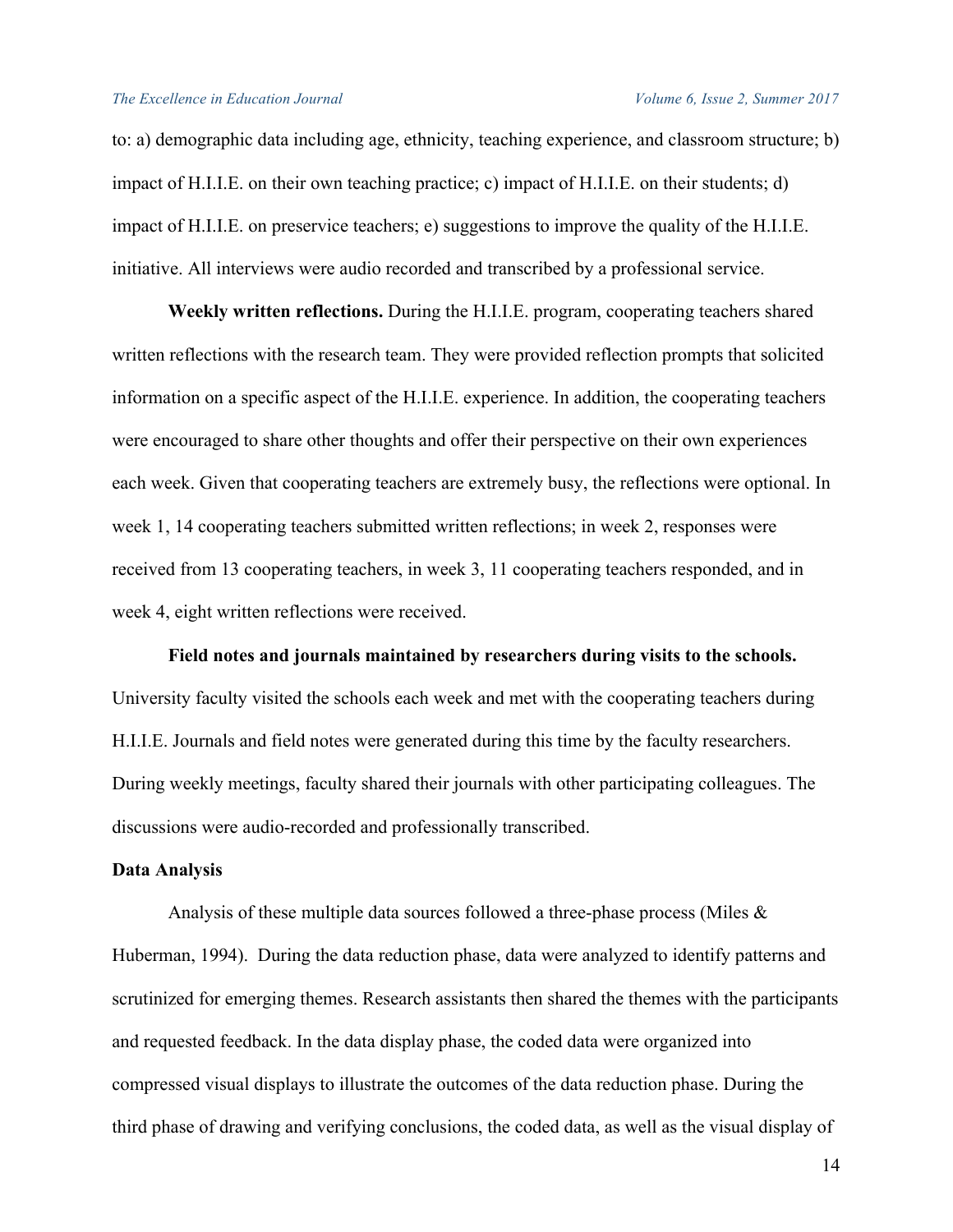these data, were further analyzed for similarities and differences in perceptions of the cooperating teachers. Interpretations were made about the cooperating teachers' perceptions of H.I.I.E and the themes were then shared with the participants to enhance descriptive and interpretive validity of findings and reduce researcher bias.

# **Findings**

In this section, we highlight the impact of extended and early practicum experiences on school partnerships, specifically focusing on the cooperating teachers' perceptions of the H.I.I.E. pilot program. The data revealed that the cooperating teachers believed that H.I.I.E. offered several unique opportunities for all involved, including their own development as teachers, the growth of their preservice teachers, and the learning of the students in their classrooms. Within each broad theme, several sub-themes were evident and are described in the narrative that follows.

## **Perceptions of H.I.I.E. and Their Own Development as Teachers**

**Time for metacognitive reflection.** The data revealed that the preservice teachers played a role in helping the cooperating teachers reflect on their own teaching. Yvonne, a preschool teacher, talked extensively about this in an interview:

Any time, you know, you've got someone in your classroom, it makes you think about everything you do and why you do it. And like I said, it makes you go back and reevaluate yourself, and, you know, am I doing this the best way? Am I reaching every student? Because you want to present the best you can when you are being a model for somebody. So, I think anytime you have anyone in your room, you want to make sure you are doing it the right way.

Yvonne desired to provide a strong example for the preservice teacher, and to do that she had to reflect on her teaching and the decisions she was making in the classroom. Unlike other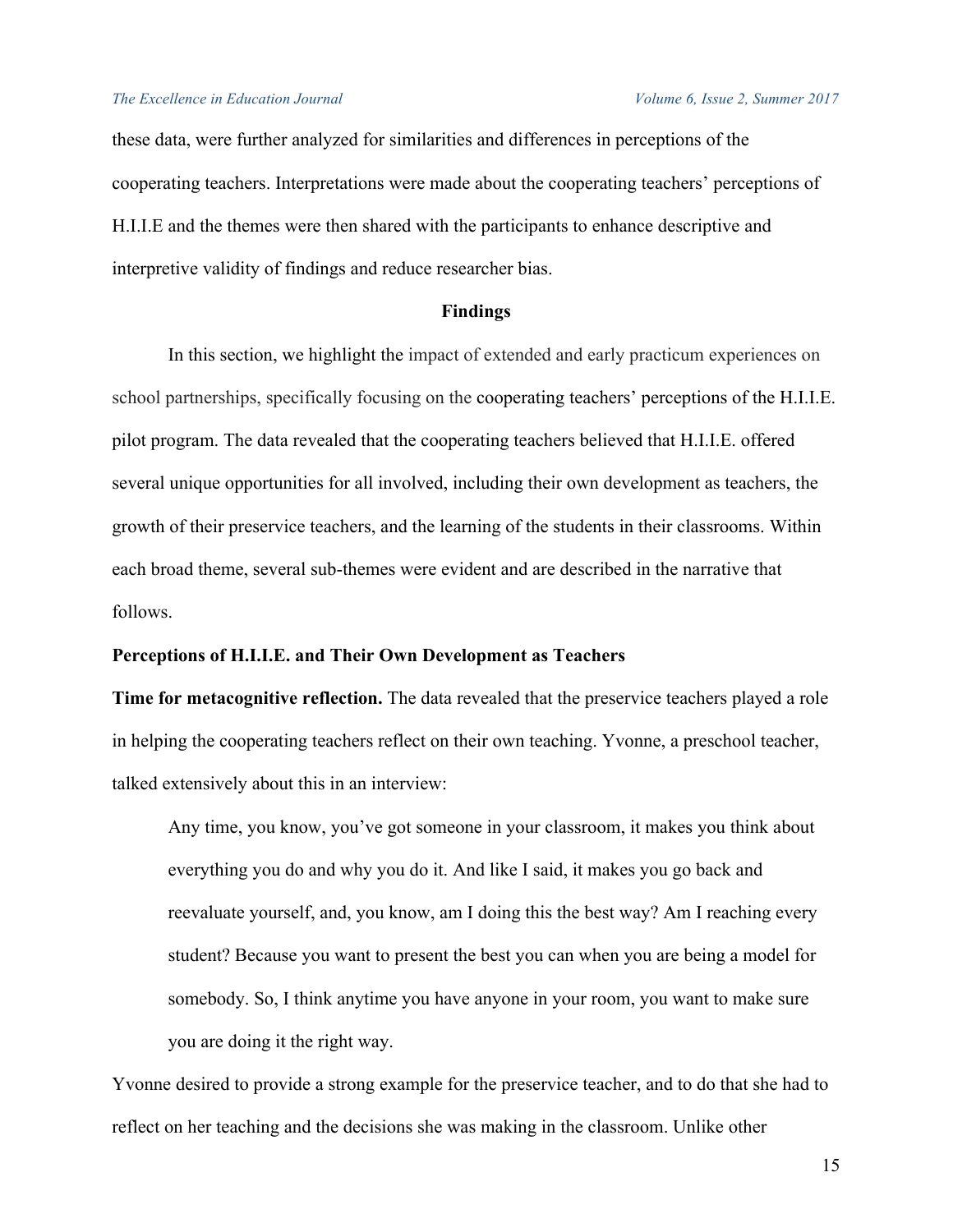practicum settings, where the preservice teacher is only there a few hours a week, the H.I.I.E. experience gave the cooperating teachers a reason to reflect daily as they explained their thinking to the preservice teachers in their classrooms. Katie, a first grade teacher added, "I feel like it also helped me reflect when I said to her, 'Oh, yes, so you do have these 100 things you want to include in a lesson, but you have to pick 4 or 5. You have to include what you think is the most beneficial.'" For Katie, having the preservice teacher in her classroom every day helped her reflect and verbalize her decision-making process as she prioritized concepts to include in lessons. Katie also shared that talking to the preservice teacher daily helped her think more critically about what she was doing in the classroom.

In addition to reflecting on their current teaching practices, in the interviews, the cooperating teachers also shared how much they learned from the preservice teachers placed in their classrooms. Naomi, a kindergarten teacher, discussed how the preservice teachers had a lot to offer even if they did not have previous teaching experience. "Having someone fresh in here, they can bring ideas in that I haven't thought about." Another cooperating teacher shared, "I mean, it makes me think about myself as a teacher. Okay, this is what I usually do, but that is a good idea. I might try that next time."

**Reflecting on different models of practicum.** Some of the cooperating teachers had both H.I.I.E. students and traditional one-day-a-week practicum students in their classroom. Sarah, a preschool teacher, saw a clear difference between the two models of practicum and shared these thoughts:

I think that the students [referring to the preservice teachers] having the experience of a whole month within the classroom setting is very valuable in learning what it is truly like being a teacher. They are able to see the students on good days and on bad, and get the feel for what it is like to teach 8am–3pm five days a week and then need to finish other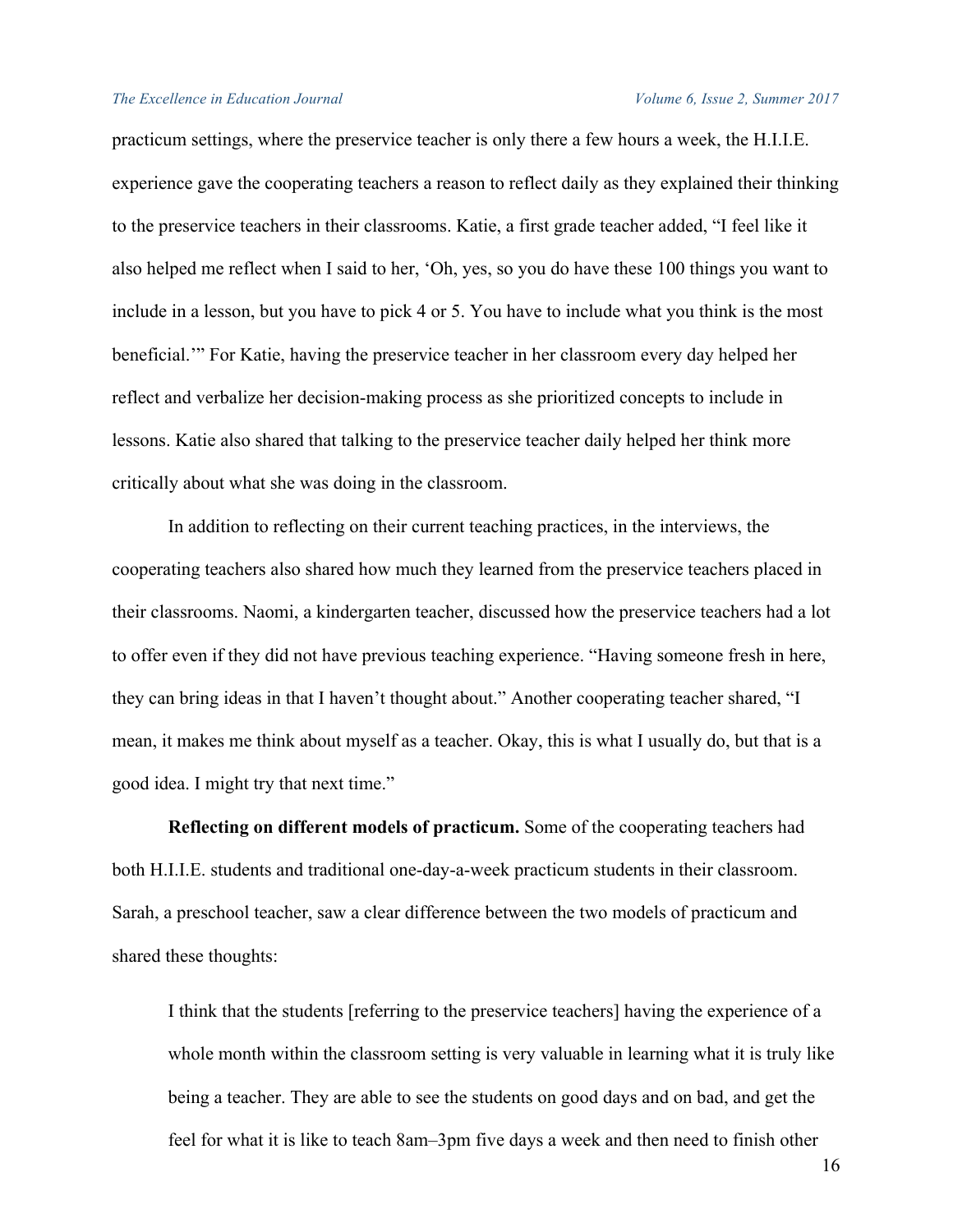work and duties on top of this.

Several of the cooperating teachers mentioned the benefit of having this experience so early in the education program. One shared, "This experience gives them a good picture of what is ahead with student teaching. They will take what they learned here and be able to apply it even more then." Another teacher said, *"*These early experiences are very valuable in preservice teachers' education. Seeing real happenings will help them make more sense of what they are studying at [the university]. Educational theories come to life at an elementary school." A first grade teacher said, "I think it's definitely helped her [the preservice teacher's] education. I feel like she really got a sense of what goes on in the life of a classroom teacher." This feeling was echoed by several other teachers, one sharing:

I think the more time they can spend in the classroom and not just one day a week, but being in here every day for five weeks allows them to see what every day is like. It allows them to see good days. It allows them to see bad days.

Erika, a preschool teacher said:

I think definitely when they are in here day to day, it gives you a better picture of everything that goes on in the classroom. You are seeing every component. You see transitions and schedule changes. Just the everyday routine and rigor that you have to go through. I think it is very eye-opening. If you are here for just a couple of hours you don't see the whole picture.

One teacher remarked, "My favorite part of it was the five weeks that she came every day. I thought that was so awesome. I wish I had that when I went to school." Another cooperating teacher, reflecting on her own teacher education, said "I would have LOVED an experience like this. I feel like to have so much hands-on experience so early in the teacher education process is invaluable."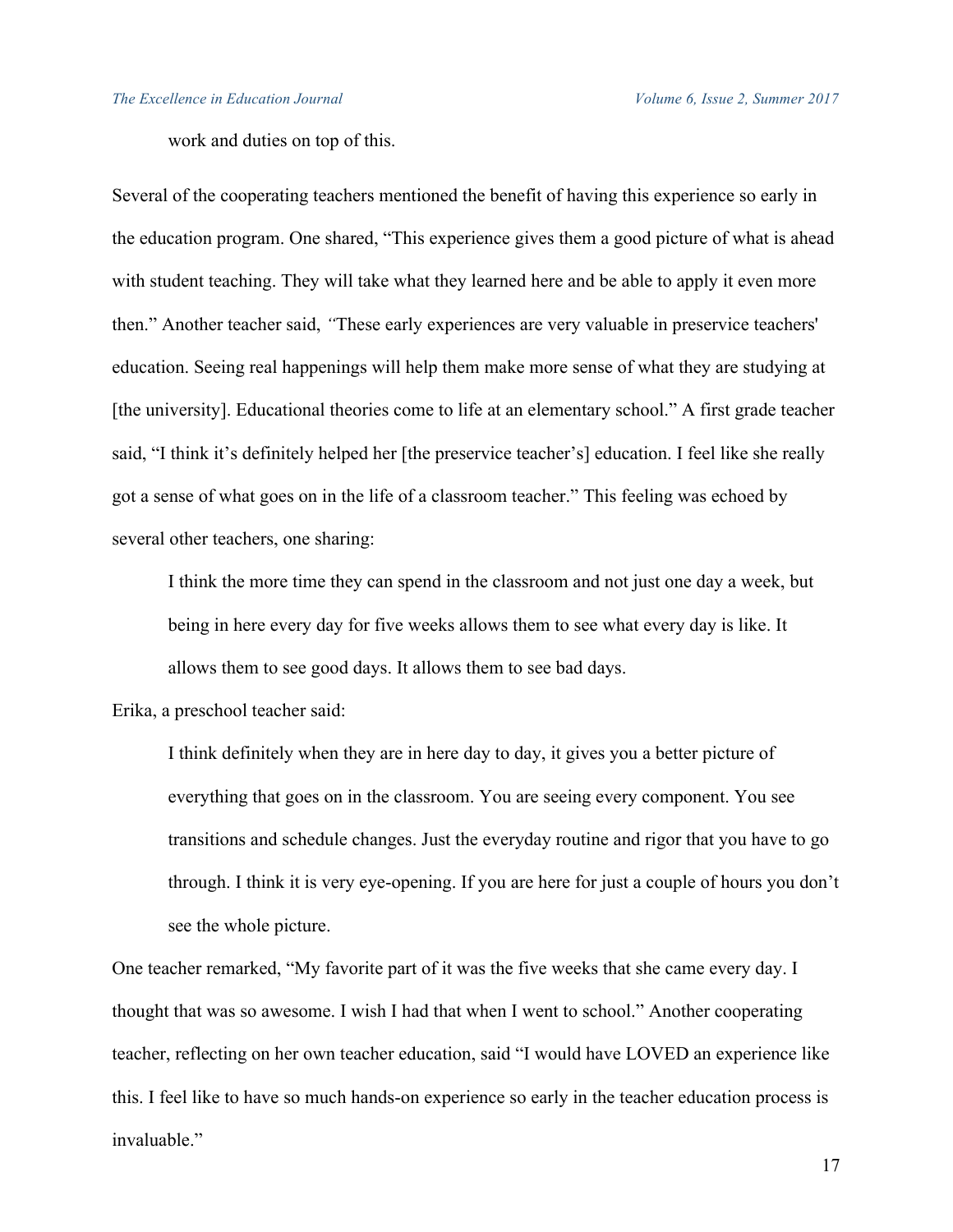# **Perceptions of H.I.I.E. and Preservice Teachers' Growth**

**Authentic and formative feedback.** A key role of cooperating teachers is to provide authentic and formative feedback that is timely, specific, and constructive on various aspects of the preservice teacher's behaviors, skills, and dispositions. In traditional models, college professors, university supervisors, and cooperating teachers have limited opportunities to observe preservice teachers in action, and therefore their feedback is often limited.

During H.I.I.E, because the preservice teacher spent significant time in the classroom engaged in a wide range of activities, it created a context for the cooperating teachers to offer immediate and ongoing feedback. In addition, the cooperating teachers had the opportunity to observe how their feedback was received and applied. For example, Layla, a kindergarten teacher, noticed within the first week of H.I.I.E. that her preservice teacher needed assistance understanding classroom boundaries in terms of what materials and supplies she could have access to in the classroom. The preservice teacher also struggled to appropriately implement the classroom discipline policy. This created dissonance in the classroom which provided Layla an opportunity to offer feedback and strategies that the preservice teacher could use to align herself with classroom priorities. Through candid conversations with the preservice teacher, Layla was able to offer concrete examples of behaviors she frequently observed and her reaction. She then invited the university professor and the preservice teacher to share their perspectives. Through a process of shared negotiation, the cooperating teacher, the preservice teacher, and the university professor arrived at acceptable boundaries and behaviors that were aligned to the preservice teacher's learning objectives, but also respected the cooperating teacher's teaching philosophy. H.I.I.E. created the context for frequent observations and extended conversations unlike typical one-day-a-week practicum experiences where misalignment could be ignored. In addition, it opened channels of communication between preservice teachers, cooperating teachers, and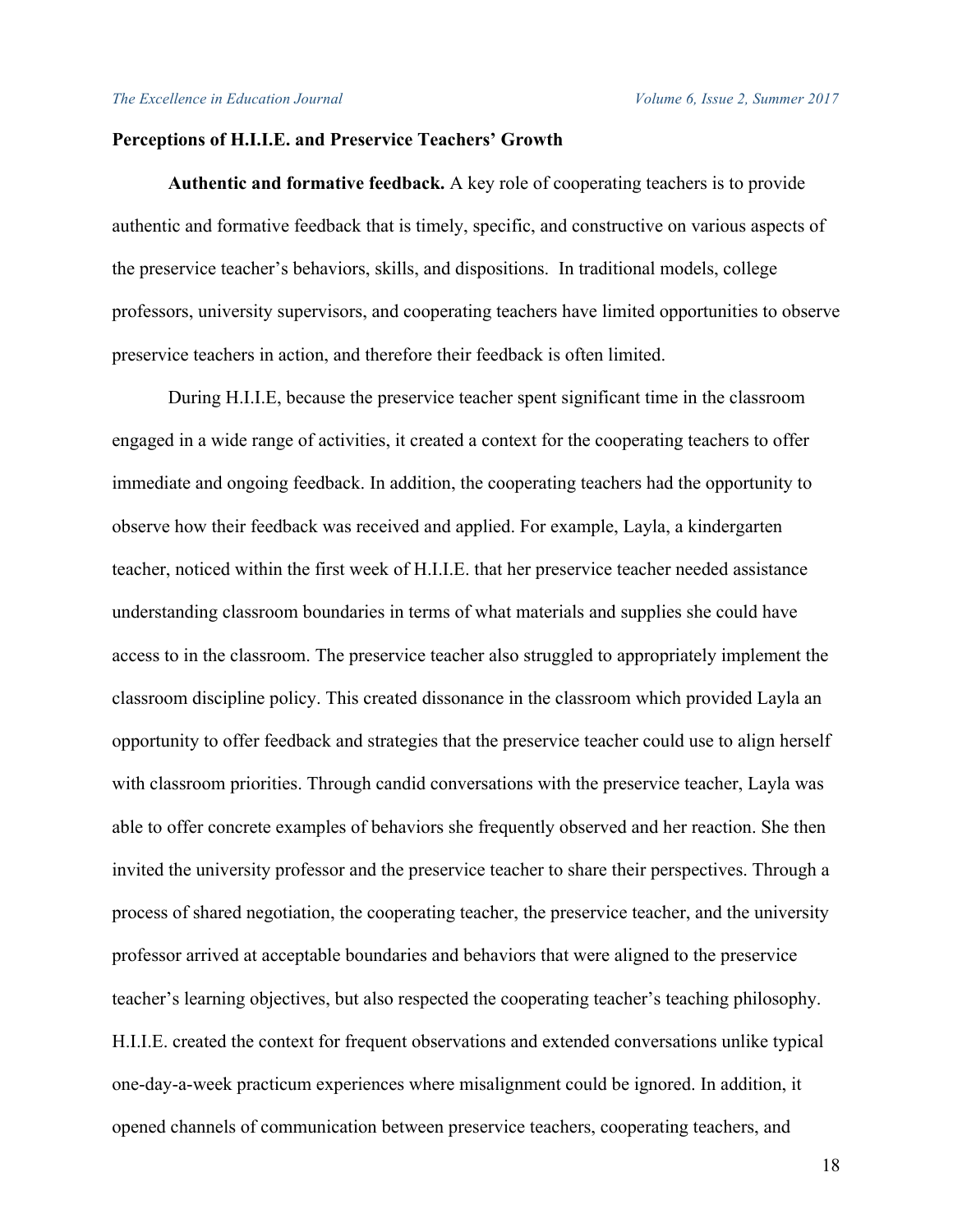university faculty.

In another instance, Patricia, a first grade teacher, shared that because of the structure of H.I.I.E, where she mentored the preservice teacher on a daily basis over an extended period of time, she was able to give feedback to the teacher candidate multiple times a day.

I debriefed with the teacher-candidate each morning about the class, what happened the day before, and what the plan is for the upcoming day. I ask her how things went for her when she is given an activity to do and ask if she has any questions.

The cooperating teachers valued having short but frequent conversations with the preservice teachers which provided them opportunities to give frequent and immediate feedback and learn how their students were progressing. Tammy, a preschool teacher said:

I like to give feedback in glows (positive) and grows (needs improvement). My practicum student and I talked every day and we discussed what I would like her to work on with a particular group and then she would share with me how they did during that lesson or activity at the end of the day.

Feedback also occurred in additional settings as described by Katie, preschool teacher, "We have team meetings each Tuesday morning where we discuss what we're doing in preschool and give any feedback on lessons or activities. This is a good, safe time to ask questions and provide feedback."

H.I.I.E. opened opportunities for administrators to provide feedback to the preservice teachers as well. An assistant principal observed a preservice teacher interacting with a student having a temper tantrum in the hallway and used that as a teaching moment for the preservice teacher. Later she met with the preservice teacher to offer encouragement as well as critical feedback on the observed interactions.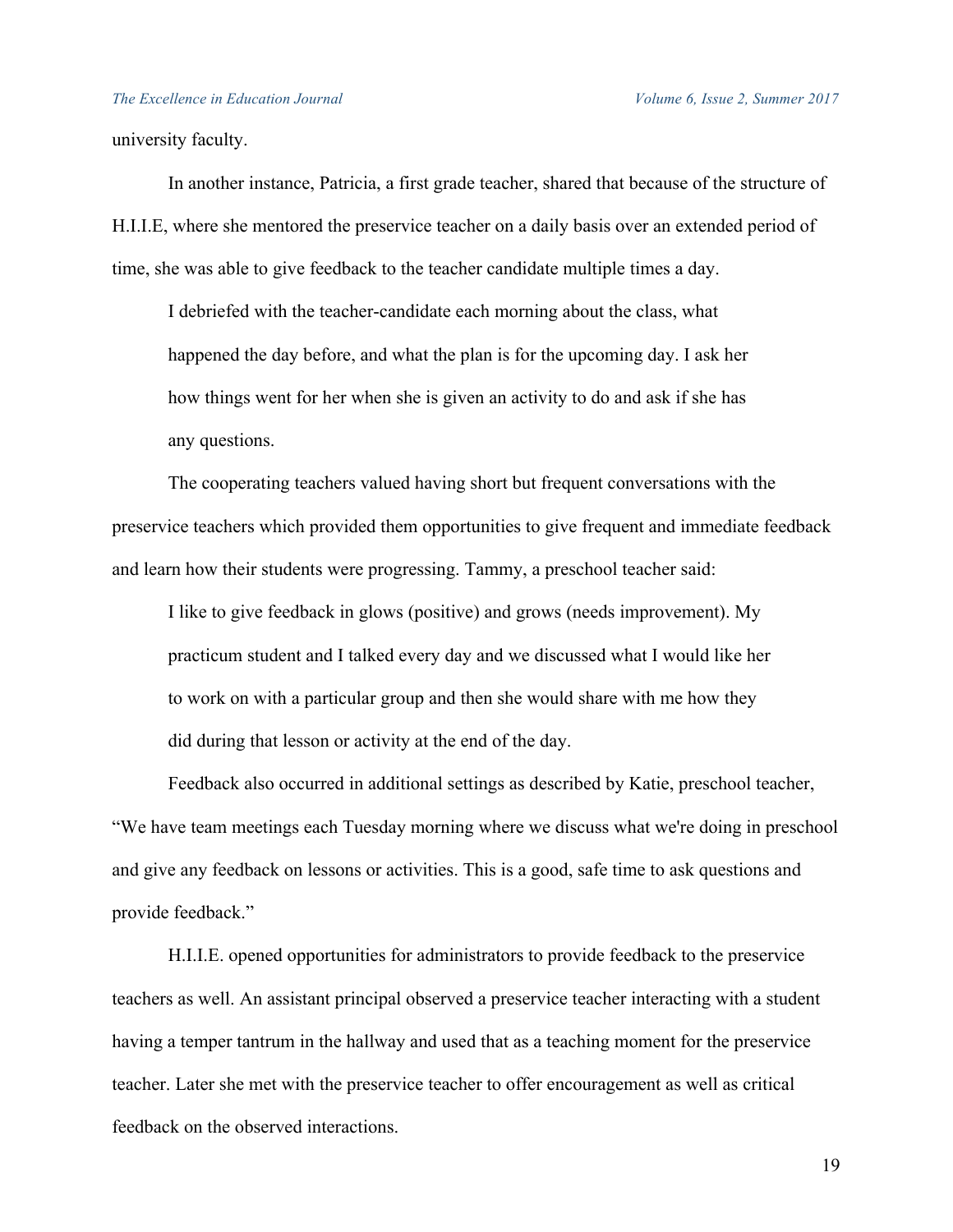**Build and demonstrate capacity as future teachers.** Novice teachers are typically expected to observe and try simple tasks with children in a traditional one-day-a-week practicum. However, preservice teachers in H.I.I.E. successfully handled complex teaching and behavior management challenges, allowing them to build and demonstrate capacity as future teachers. The cooperating teachers were able to facilitate this growth by providing opportunities and offering support immediately or later that same day. For example, the novice preservice teachers had the opportunity to work independently with students in small groups during H.I.I.E. They also intentionally planned and implemented multiple lessons in collaboration with their cooperating teachers. Robbie, a cooperating teacher, said that the preservice teacher, "planned and prepared a kindergarten craft and writing prompt for the children." Another shared, "During the first week of H.I.I.E., I felt confident enough to allow her to work with all of the small groups for our class."

The preservice teachers, because they participated in the classroom every day, also played an important role in supporting cooperating teachers' instructional goals. One cooperating teacher said:

She has followed through on plans I have created for improving skills during reading and math rotations. She was able to give me feedback using a simple checklist or by telling me about any problems students had with the activities. Often, the preservice teacher was called upon to work with children with special behavioral challenges or take charge if the cooperating teacher was out of the classroom.

This level or responsibility is unusual for preservice teachers in a typical one-day-a-week practicum experience. A cooperating teacher shared, "I was out two days while she was here and she did a great job of keeping my students in their routine, working on classroom management and was a big help to the substitute teacher in my classroom." During H.I.I.E., the preservice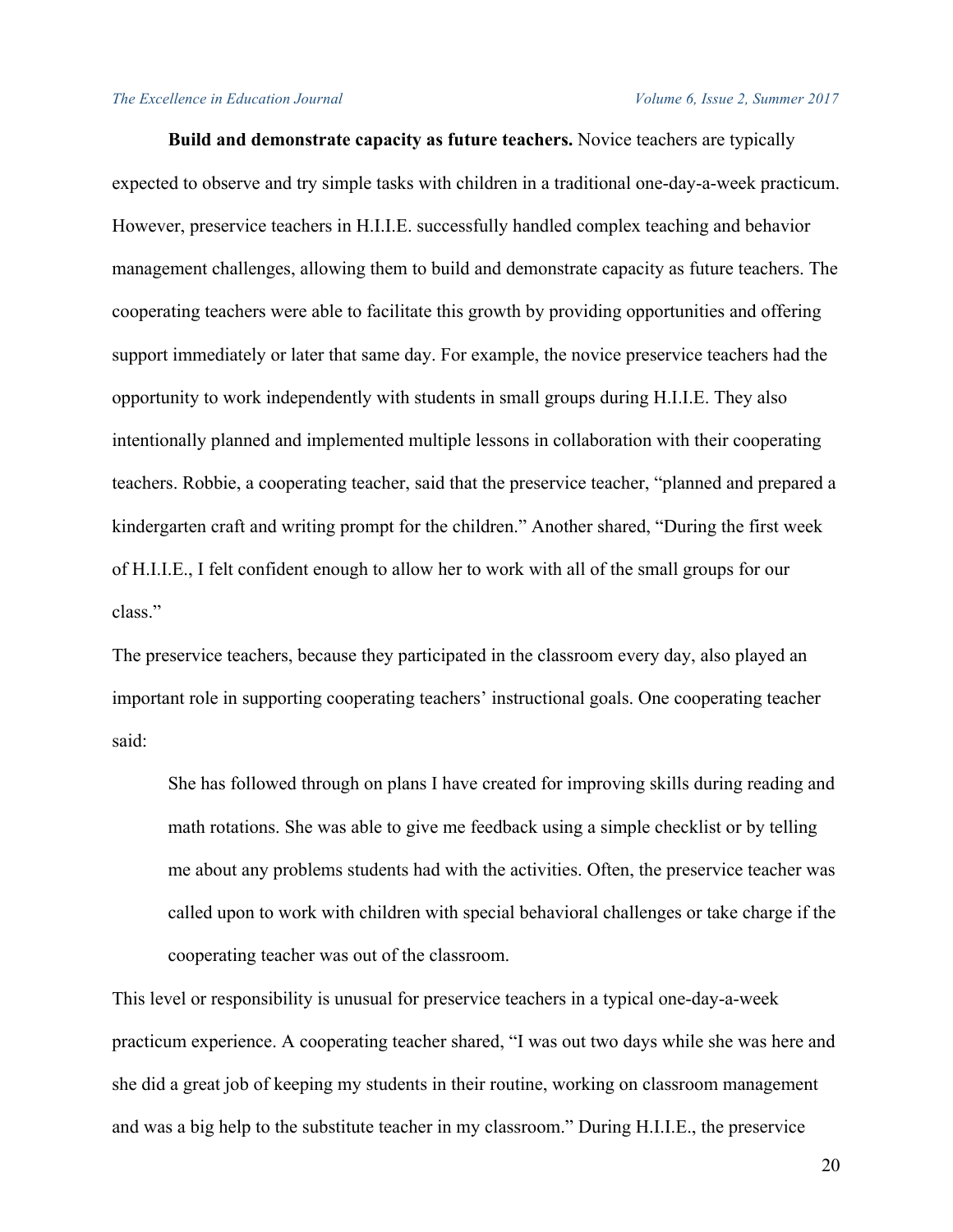teachers also had unique opportunities such as accompanying the cooperating teachers on home visits. This shared experience was beneficial for all involved as discussed by a cooperating teacher:

This [the home visit] provided an insight into this child's life outside of school. I think we both found the visit to be very eye opening. The child is performing well in school, but the mother seemed dysfunctional. We also shared the meeting with another teacher, as she has the sibling.

Another cooperating teacher said, "It is good for these future teachers to see the reality of classrooms." This cooperating teacher realized that the H.I.I.E. experience was not only helping her logistically support her students, it was giving the teacher candidate a "sneak peek" into what it will be like in her own classroom one day.

H.I.I.E. provided, even within the first couple of days of the immersion experience, the opportunity to engage in more complex tasks and develop confidence and competency, which in turn built capacity within the preservice teachers.

# **Perceptions of H.I.I.E. and Impact on Students**

**Individualized instruction.** It is a well-established fact that elementary teachers have complex jobs and are simultaneously inundated with multiple demands. The demands not only originate from the students and their families, but also from steadily increasing testing and reporting requirements. Teaching takes on additional complexities when teachers are serving children who live in poverty or are at high-risk for academic failure. The cooperating teachers found H.I.I.E. provided much needed daily support which resulted in more time for small groups, additional one-on-one instructional time, and specific support for English language learners. Pam, a preschool teacher, shared in an interview that during H.I.I.E. she was able to use three small groups for instruction for the first time because she had support for each group. Another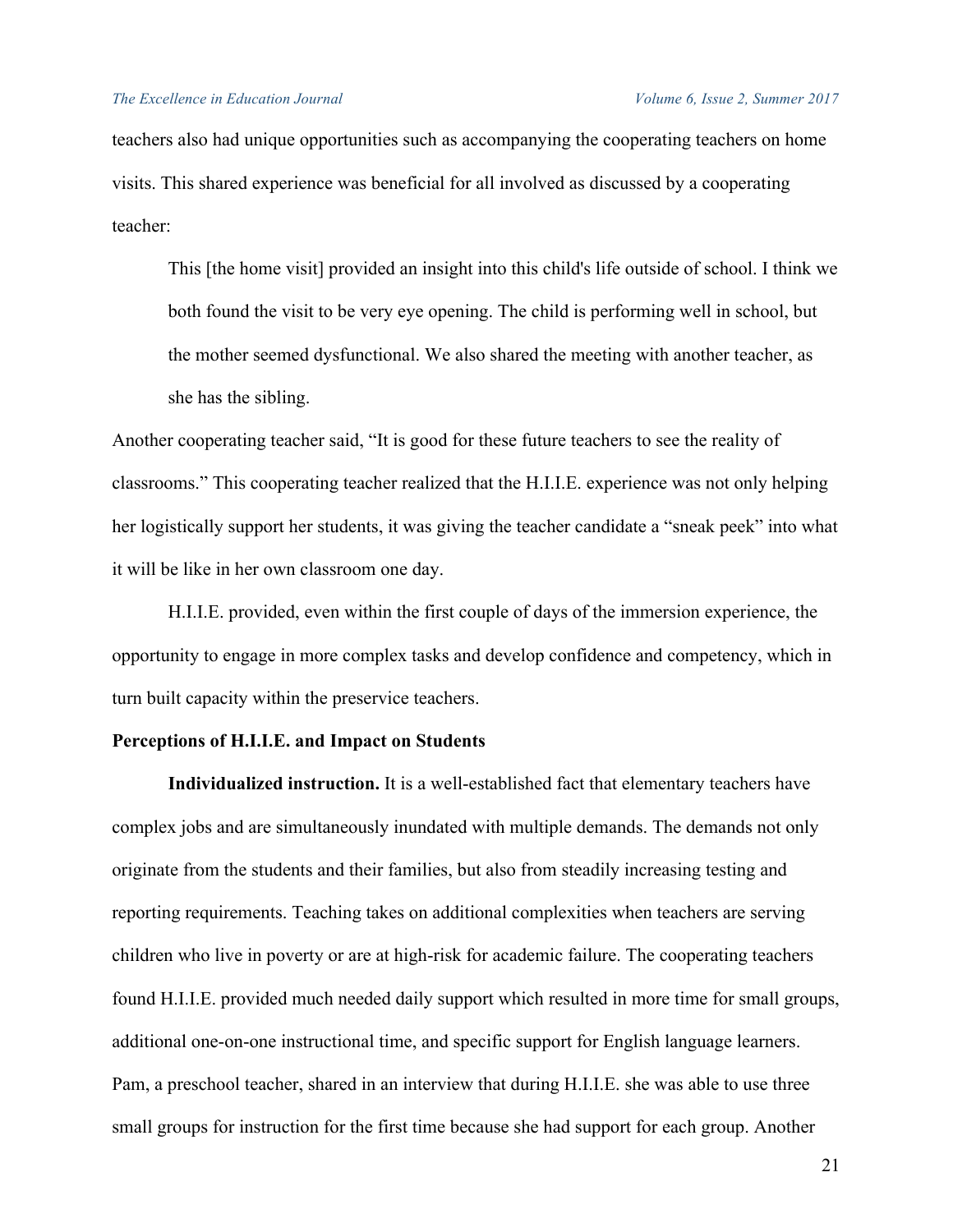cooperating teacher remarked, "It [H.I.I.E.] has allowed for me to be more intentional in my small group planning because I can have her [the preservice teacher] lead and teach small group activities." Having the extra set of hands was especially helpful in some classrooms where the cooperating teachers had little support. "She [the preservice teacher] is able to take small groups and make learning more meaningful for all since we do not have full time assistants. The needs in my classroom are great. It is hard to manage it all by myself."

The preservice teachers also supported the cooperating teachers with classroom management. Jackie, a kindergarten teacher said, "It just helps having two extra eyes in the room." Another said, "It's been nice to have an extra set of hands! Especially in preschool, where the children require more one-on-one attention."

**Support for high needs students.** In addition to being able to facilitate small groups and assist with classroom management, the cooperating teachers also talked about the benefit of H.I.I.E. for their students in terms of supporting the needs of particular students. One cooperating teacher said:

Each day during reading, she met with two of my new students who were also struggling learners to give them extra support or to help them learn things that the other students in my classroom had already been taught at this point in the year.

The daily presence of the preservice teachers took some of the pressure off the teachers. Katherine explained:

Sometimes she would help the children who needed support sounding out their words when they're writing, or, for example, some days she would take my student that's gifted out in the hall and work with him on some extension things. She was just there to help the children however they needed it, and two teachers are always better than one, so of course it helped them.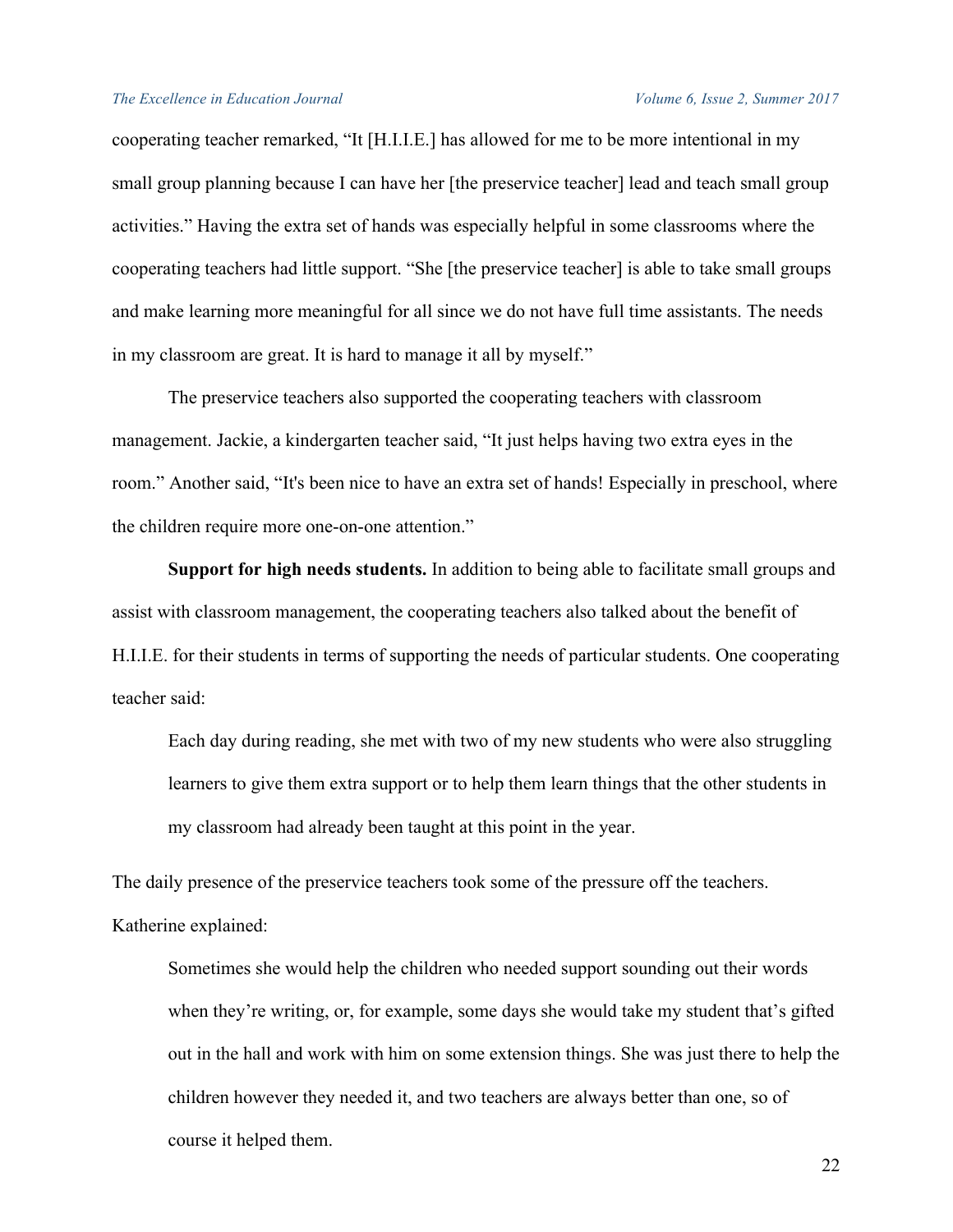As stated earlier, the population of the school district the university partnered with for H.I.I.E. is incredibly diverse. Part of this diversity is the result of the United States government designating this community as an official refugee resettlement site. While not all immigrants are officially classified as refugees, about 75 students with this status enter the local school system each year. School personnel refer to those who have come to the United States recently as newcomers. The data revealed that in addition to working with students one-on-one during H.I.I.E. to support students academically, the preservice teachers also helped students whose first language was not English. A first grade teacher shared:

I have four newcomers in my classroom. One is from the Congo; he speaks French. One is from Guatemala; he speaks Spanish. Another is from Iraq; he speaks Arabic. My fourth one is also Spanish-speaking. Just having another person to meet in small groups, to spend time with children who don't speak English has been really wonderful.

This sentiment was often repeated in the data from the cooperating teachers. Newcomers arrive at all times during the school year. A cooperating teacher discussed this during an interview.

In our school system, we are often faced with challenges when children arrive in our classroom from other countries with no English. The students usually react in two ways: scared, quiet, not a behavior problem or demanding, loud, with behavior issues. My candidate was able to help me with one of my difficult newcomer children. She often sat with him, worked with him, and gave him oneon-one attention. This helped immensely.

In another example, a kindergarten teacher said, "It can be challenging to meet the needs of children who speak multiple languages as well as the other 16 English-speaking students." The benefits of H.I.I.E. extended beyond providing academic support to include nurturing students' social-emotional needs, especially those experiencing multiple risk factors in their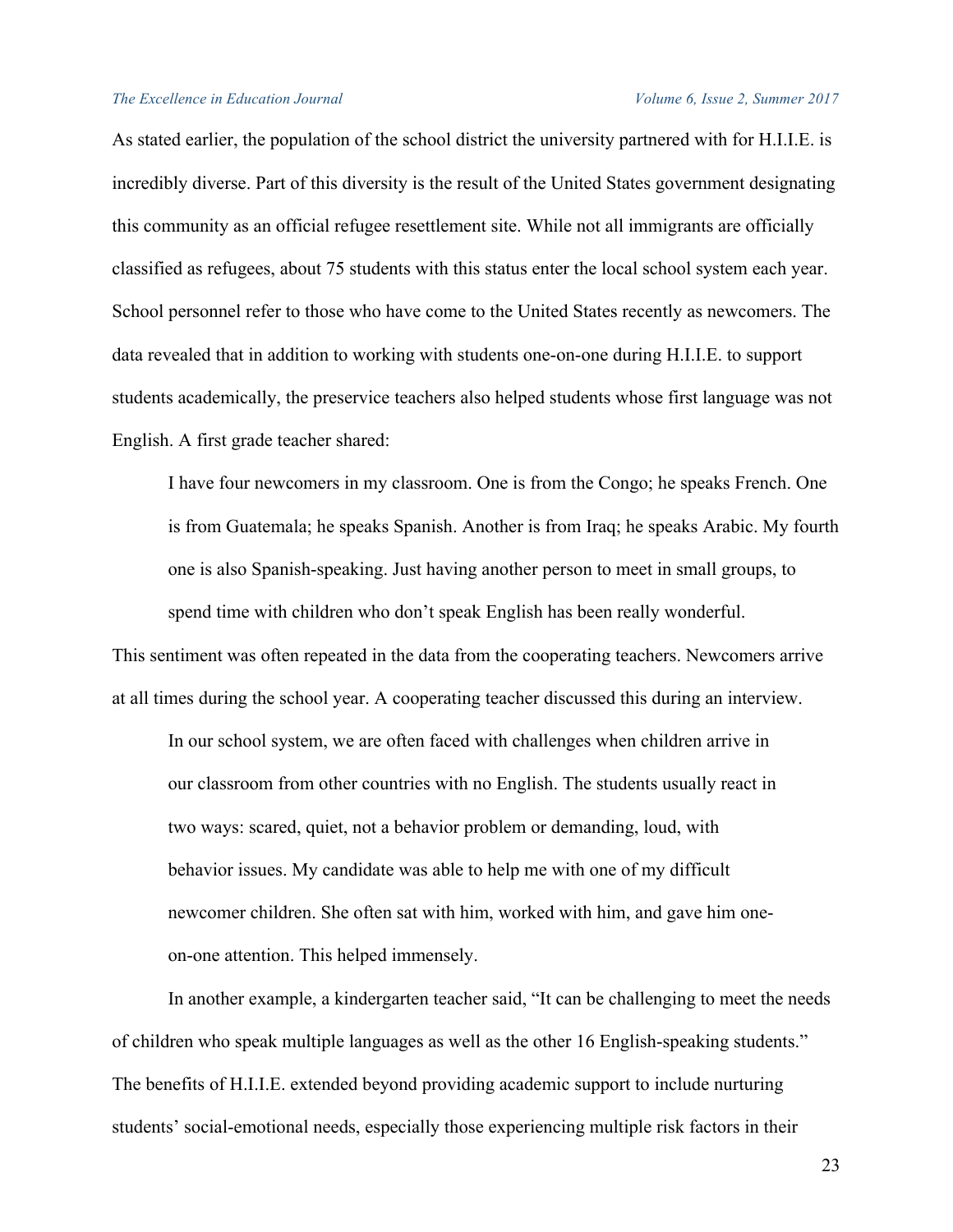home environments. The consistency of having the preservice teachers there every day mattered to some of the students. Theresa explained, "We have some kids that really come from different home environments and their adult trust level isn't always the greatest. I think the more they [the preservice teachers] are in here, the more they begin to feel comfortable with those adults."

# **Discussion and Implications**

Overall, the school partners, specifically the cooperating teachers, concluded the H.I.I.E. initiative, intentionally providing preservice teachers with an intense and early field placement experience, was valuable to preservice teachers, their students, and to themselves. They saw that this experience was worthwhile because it offered preservice teachers opportunities to gain significant and authentic hands-on experience early in their teacher training, try out strategies and assess them critically, and develop dispositions that would help them be successful teachers. Furthermore, the cooperating teachers shared that they felt H.I.I.E. helps prepare teachers to work in high-needs settings by providing them with more opportunities to get to know students.

In a review of the literature, Clark, Triggs, and Nielsen (2014) outlined the role of cooperating teachers in teacher education. The roles they highlighted overlapped with many of the qualities of the H.I.I.E. cooperating teachers including: providers of feedback, gatekeepers of the profession, modelers of practice, supporters of reflection, gleaners of knowledge, purveyors of context, agents of socialization, abiders of change, and teachers of children.

Mentoring a novice teacher takes time, something cooperating teachers often lack, especially in traditional models. Immersion programs, such as H.I.I.E., offer extended opportunities for achieving long-lasting and transformational learning for novice teachers. However, the job should not be left to the cooperating teacher alone. The mentoring model for H.I.I.E. requires deeper collaboration between the cooperating teacher, college faculty, and school administrators. As the faculty analyzed the data and listened to the needs of the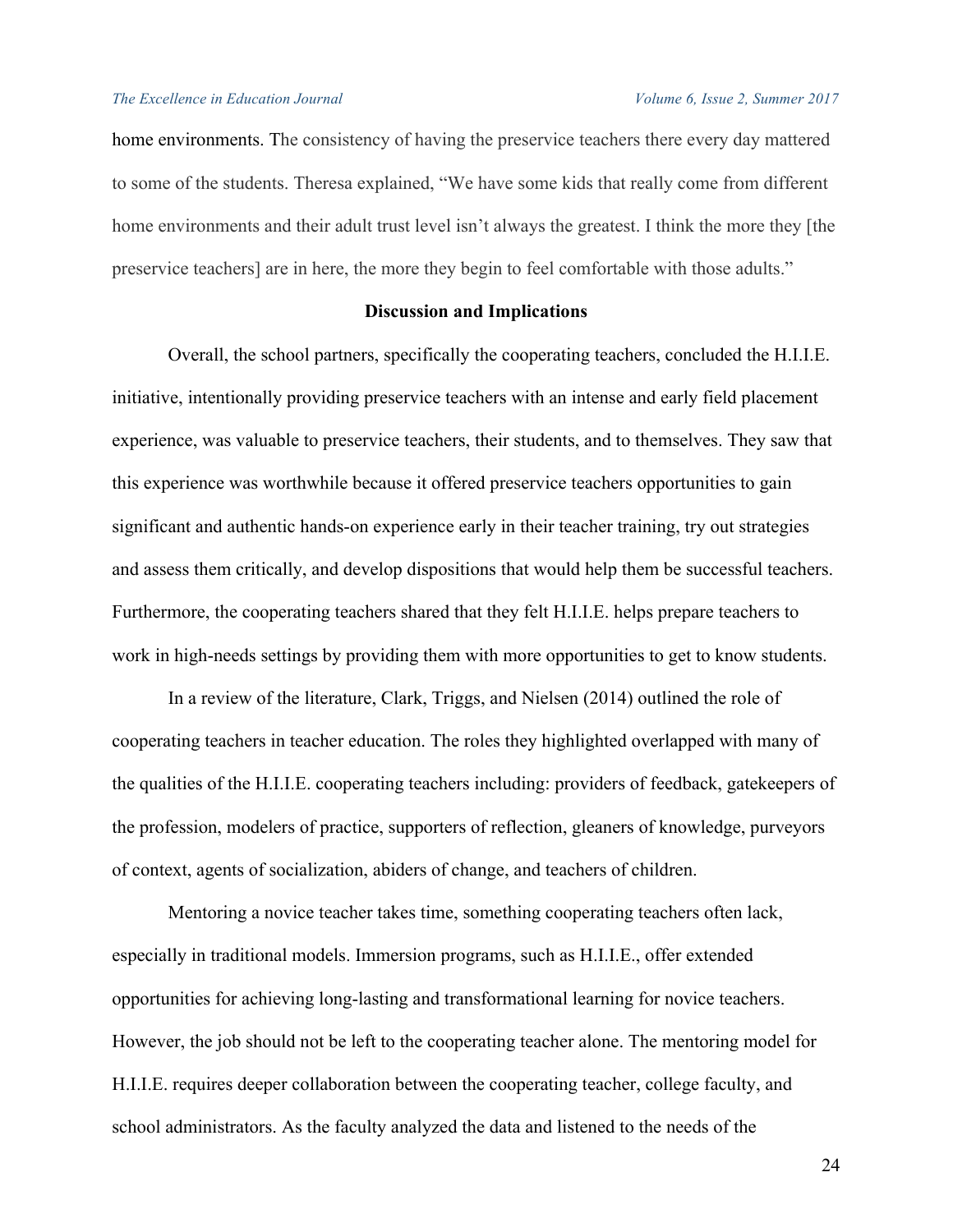stakeholders in our study, a solution emerged. We labeled this the Three-Legged Mentoring Model because strength and stability comes when all three stakeholder groups, university faculty, school administrators, and cooperating teachers all contribute to supporting preservice teachers.

Leg 1: University faculty. Deeper involvement by university faculty is needed regardless of whether preservice teachers are engaged in traditional one-day-a-week models of practicum or alternatives like H.I.I.E. Given that cooperating teachers are incredibly busy, the sole responsibility of planning and providing feedback should not rest on their shoulders. University faculty can and should be actively involved in the process which extends their roles beyond creating assignments for preservice teachers to complete in practicum. However, in order to have university faculty involved in supporting cooperating teachers, universities must allow time for deeper involvement in the schools.

**Leg 2: School administrators.** The role of building leaders, especially principals, may not be immediately evident, however, they play a key role in the H.I.I.E. approach. Not only do they identify cooperating teachers who have the requisite teaching experience, but they also know the teachers who have the temperament and dispositions to take on the added responsibility of working with and nurturing novice preservice teachers during this pivotal time in their professional development. Administrators can also advise teacher education programs about preand post-practicum experiences that would provide the wrap-around support for the experience. These experiences may include orientation and debriefing meetings for cooperating teachers and release time or compensation for time spent working with the university faculty. Furthermore, school administrators can be directly involved with the preservice teachers by providing onsite authentic feedback.

**Leg 3: Cooperating teachers.** Learning is a two-way street. The target beneficiary of immersion practica is the preservice teacher. However, our research shows that there is a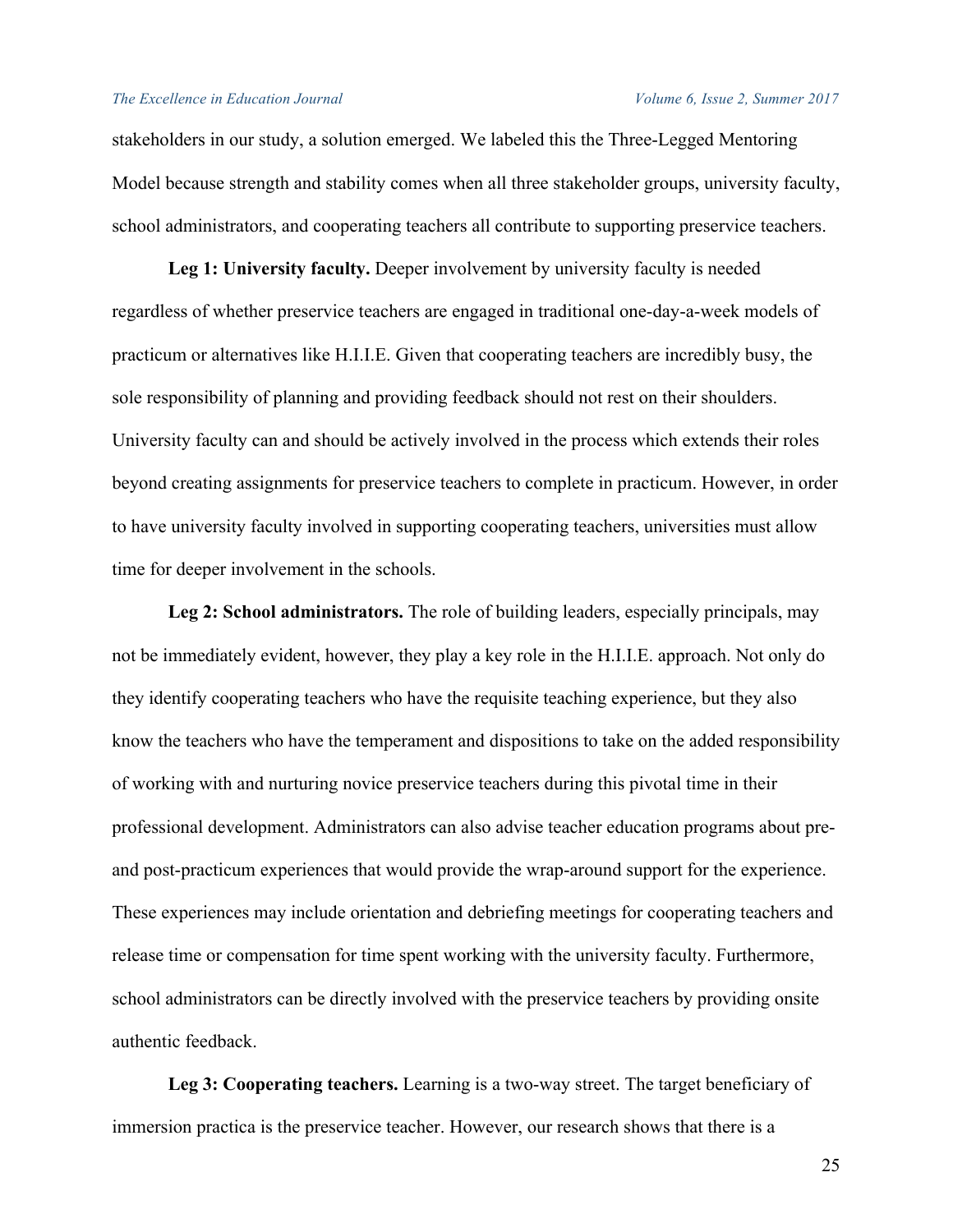profound spillover effect on the cooperating teachers. There are several opportunities for inservice learning for the cooperating teacher built into the immersion experience. The H.I.I.E. initiative created a context for deep reflection for the cooperating teachers. They were also required to be more explicit about their teaching philosophy, preferred behavior management strategies, lesson planning, and implementation in order to transmit this information to the preservice teachers on a daily basis. Additionally, since the preservice teachers were new to the profession, they had many questions which often stimulated a more authentic problem-solving learning environment. In the one-day-a-week model, there is less time for reflection and feedback, so the pressure to make those days at school meaningful is greater.

## **Conclusion**

School partnerships play a central role in teacher education, and it is imperative that faculty in colleges of education work with cooperating teachers to structure meaningful preservice practicum experiences. In this article, we have shared the findings from our study of the H.I.I.E. pilot program and the cooperating teachers' perceptions of this initiative. Through the process of asking the cooperating teachers for their feedback, we learned that more support is needed if we want this model of practicum for preservice teacher education to reach its fullest potential. Additionally, cooperating teachers need professional development opportunities and incentives to provide consistently high quality practicum experiences to future teachers. With future implementations of H.I.I.E., we plan to put into practice the Three-Legged Mentoring Model so that all stakeholders can contribute substantially to support preservice teachers.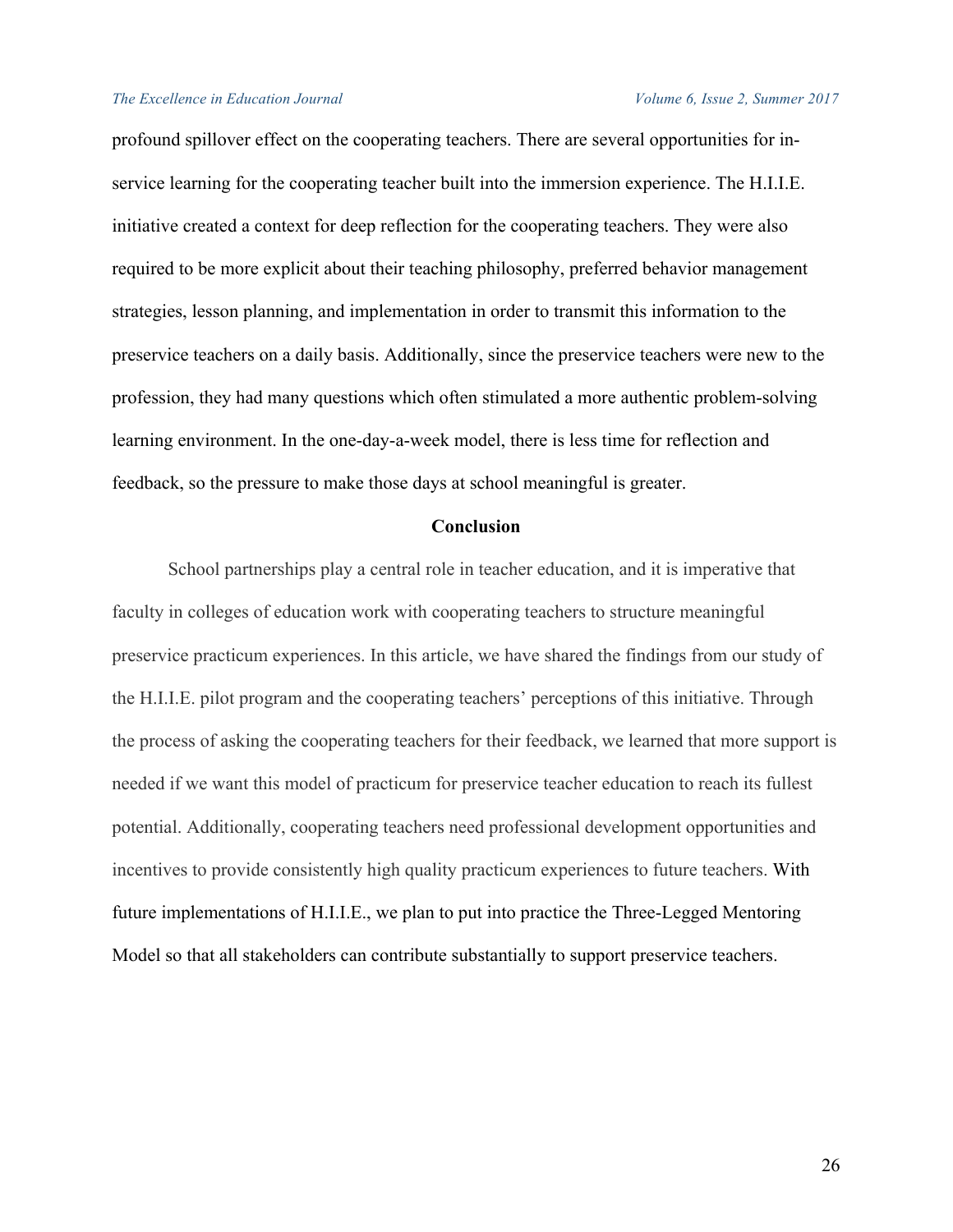# References

- Alemu, B. M. (2015). Integrating ICT into teaching-learning practices: Promise, challenges and future directions of higher educational institutes. *Universal Journal of Educational Research, 3*(3), 170-189.
- Allen, D. S., Perl, M., Goodson, L., & Sprouse, T. (2014). Changing traditions: Supervision, coteaching, and lessons learned in a professional development school partnership. *Educational Considerations, 42*(1), 19-29.
- Arnett, K., & Mady, C. (2017). Core or immersion? Canadian French-second-language teacher candidates' perceptions and experiences of the best and worst program options for students with learning difficulties and for English language learners. *Exceptionality Education International, 27*(1), 17. Retrieved from

http://search.ebscohost.com/login.aspx?direct=true&AuthType=ip,cookie,url,cpid,uid&c ustid=s8863137&db=edo&AN=122431124&site=eds-live&scope=site&authtype=ip,uid

- Awaya, A., McEwan, H., Heyler, D., Linsky, S., Lum, D., & Wakukawa, P. (2003). Mentoring as a journey. *Teaching and Teacher Education, 19*, 45-56.
- Bass, R. (2012). Disrupting ourselves: The problem of learning in higher education. *Educause Review*, *47*(2), 23-33.
- Beck, C, & Kosnik, C. (2002). Components of a good practicum placement: Student teacher perceptions. *Teacher Education Quarterly, 29*(2), 81-98.

Berry, B., Montgomery, D., & Snyder, J. (2008). *Urban teacher residency models and institutes of higher education: Implications for teacher preparation.* Washington, DC: NCATE.

- Blair, T. R., (1984). *Clinical indicators of effective cooperating teachers*. Report by Texas A and M University, College of Education, ED263 064.
- Breit, W., Elzinga, K. G., & Willett, T. D. (1996). *The Yeager mystique: The polymath as*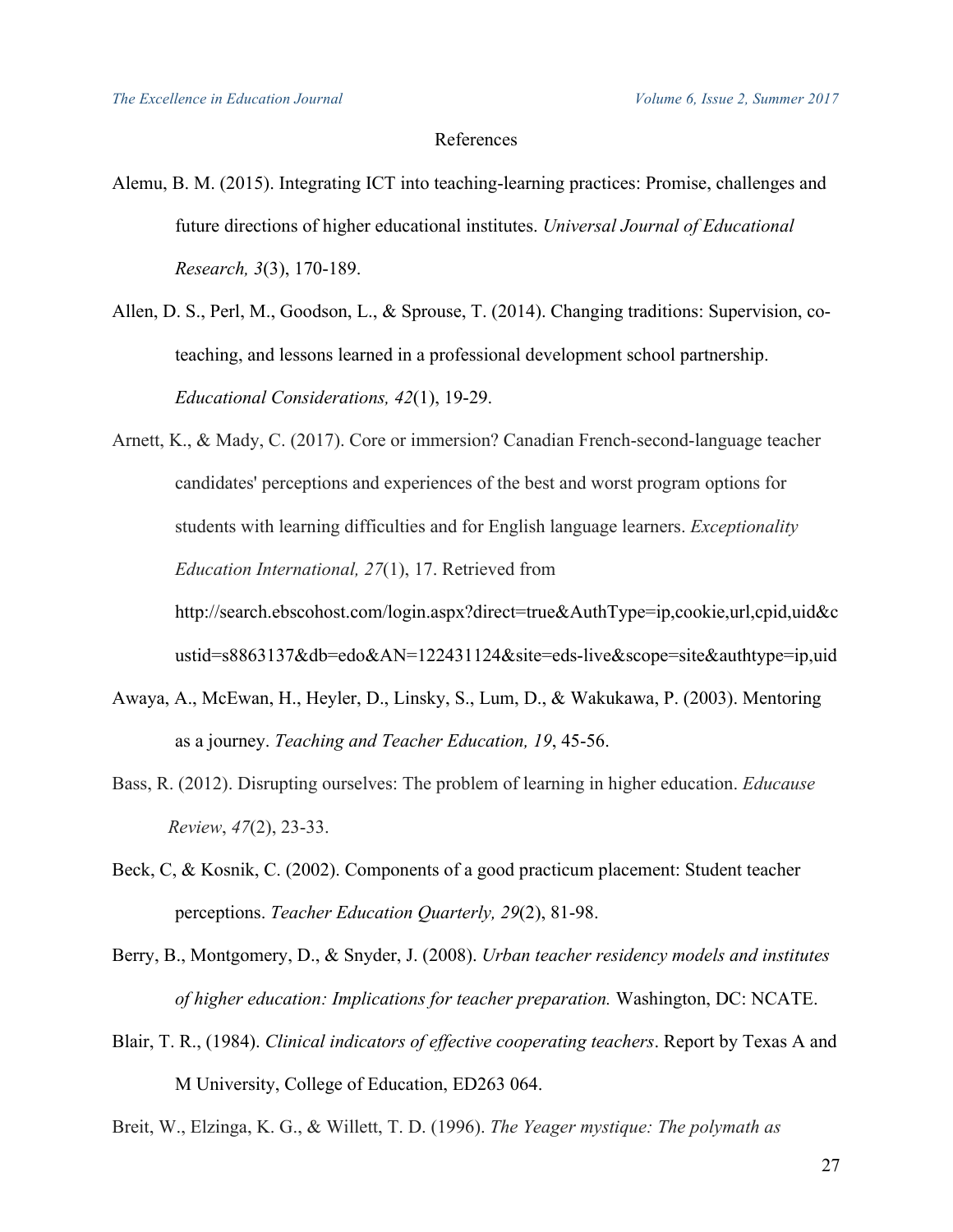*teacher, scholar and colleague* Eastern Economic Association. Retrieved from http://search.ebscohost.com/login.aspx?direct=true&AuthType=ip,cookie,url,cpid,uid&c ustid=s8863137&db=edsjsr&AN=edsjsr.40325706&site=edslive&scope=site&authtype=ip,uid

Burton, L. (1992). Becoming a teacher of mathematics. *Cambridge Journal of Education, 22*(3), 377. Retrieved from http://search.ebscohost.com/login.aspx?direct=true&AuthType=ip,cookie,url,cpid,uid&c ustid=s8863137&db=a9h&AN=9707293911&site=eds-

live&scope=site&authtype=ip,uid

- Caires, S., & Almeida, L. (2005). Teaching practice in initial teacher education: Its impact on student teachers' professional skills and development. *Journal of Education for Teaching*, 31, 111–120.
- Clark, A., Triggs, V., & Nielsen, W. (2014). Cooperating teacher participation in teacher education: A review of the literature. *Review of Educational Research, 84*(2), 163-202.
- Clift, R.T., & Brady, P. (2005). Research on methods courses and field experiences. In M. Cochran-Smith & K. M. Zeichner (Eds.). *Studying teacher education: The report of the AERA Panel on Research and Teacher Education* (pp. 309-424). Mahwah, NJ: Lawrence Erlbaum.
- Cochran-Smith, M., Villegas, A. M., Abrams, L., Chavez-Moreno, L., Mills, T., & Stern, R. (2015). Critiquing teacher preparation research an overview of the field, part II. *Journal of Teacher Education*, *66*(2), 109-121.
- Coffman A. N. & Patterson, R. (2014). *Teacher residencies: Redefining preparation through Partnerships.* Washington, DC: National Education Association.

Darling-Hammond, L. (2010). Teacher education and the American future. *Journal of Teacher*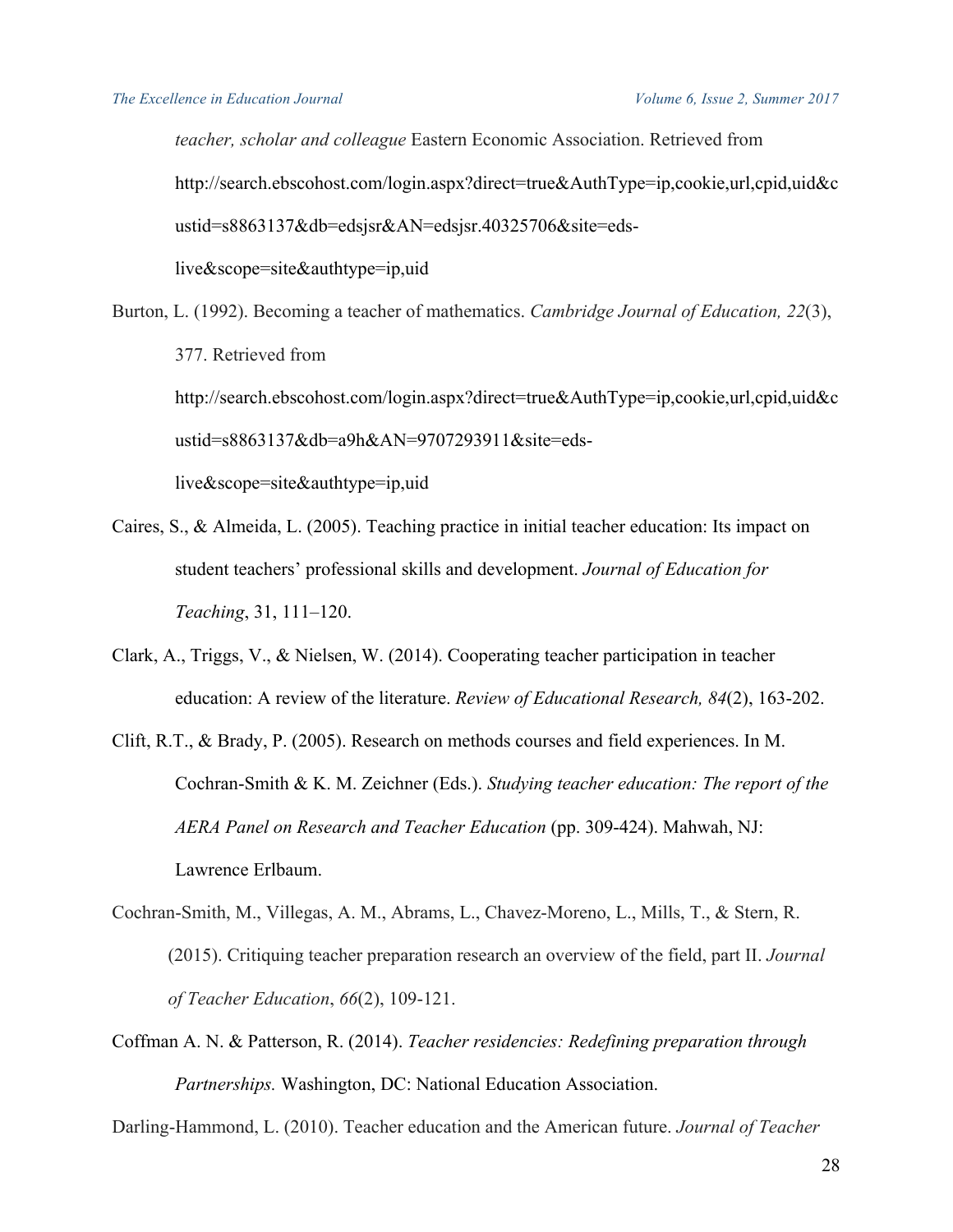*Education*, *61*(1-2), 35-47.

- Gardiner, W., & Shipley Robinson, K. (2010). Partnered field placements: Collaboration in the "real world". *Teacher Educator, 45*(3), 202-215. doi:10.1080/08878730.2010.487928
- Grossman, P. (2010). *Learning to practice: The design of clinical experience in teacher preparation.* Washington, D.C.: American Association of Colleges for Teacher Education.
- Guarino, C. M., Santibanez, L., & Daley, G. A. (2006). Teacher recruitment and retention: A review of the recent empirical literature. *Review of Educational Research*, *76*(2), 173- 208.
- Kahan, D., Sinclair, C., Saucier, L., & Caiozzi, N. (2003). Feedback profiles of cooperating teachers supervising the same student teacher. *Physical Educator*, *60*(4), 180-193.
- Killian, J. E., & Wilkins, E. A. (2009). Characteristics of highly effective cooperating teachers: A study of their backgrounds and preparation. *Action in Teacher Education*, *30*(4), 67- 83.
- Kong, S., Hoare, P., & Chi, Y. (2011). Immersion education in China: Teachers' perspectives. *Frontiers of Education in China, 6*(1), 68-91. doi:10.1007/s11516-011-0122-6.
- Kuh, G. D. (2009). What student affairs professionals need to know about student engagement. *Journal of College Student Development, 50*(6-), 683-706.

Kuh, G. D. (2012). High-impact educational practices: What they are, who has access to them, and why they matter. *Peer Review, 14*(3), 29-29. Retrieved from http://search.ebscohost.com/login.aspx?direct=true&AuthType=ip,cookie,url,cpid,uid&c ustid=s8863137&db=ehh&AN=83742471&site=eds-live&scope=site&authtype=ip,uid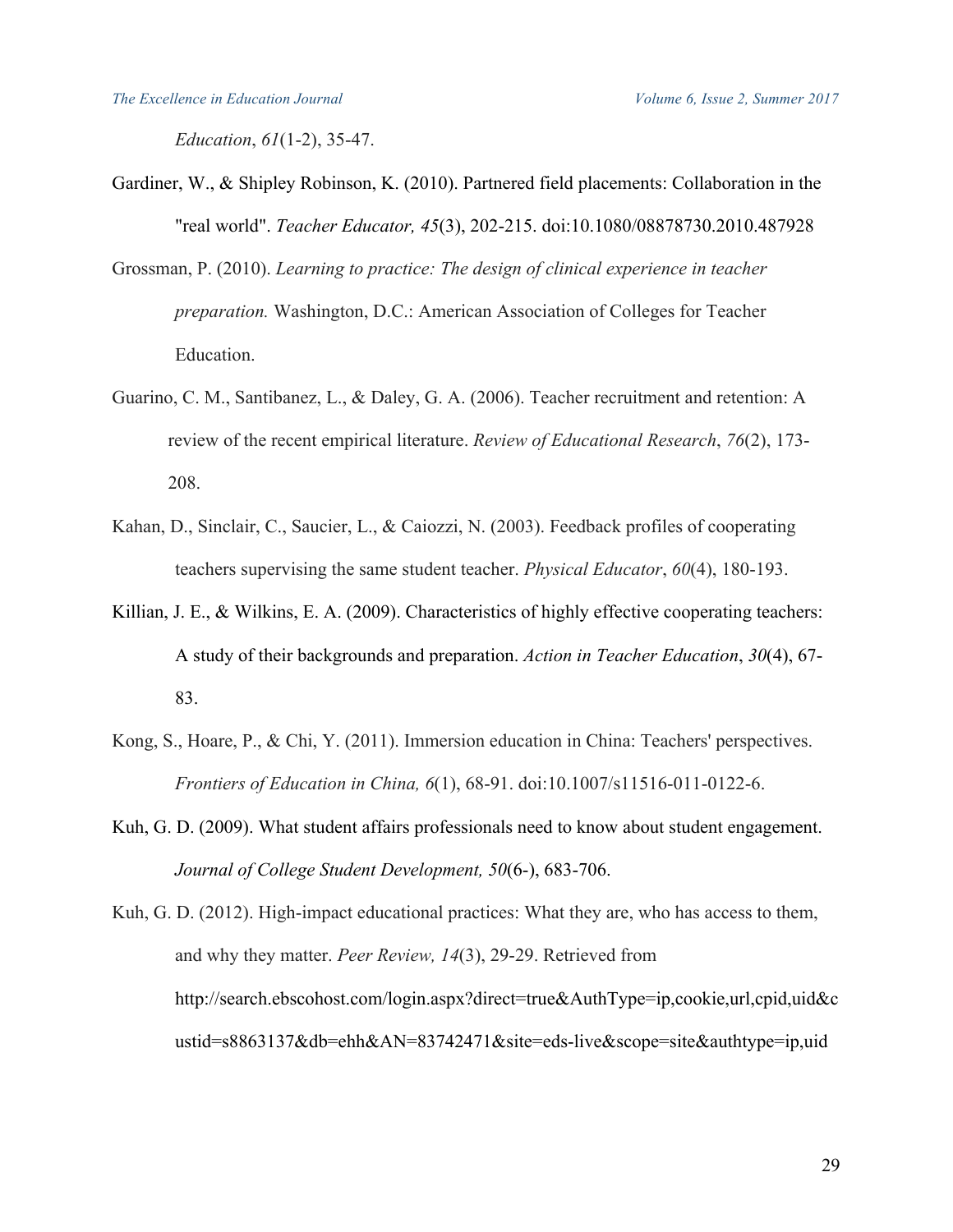- Lane, S., Lacefield-Parachini, N., & Isken, J. (2003). Developing novice teachers as change agents: Student teacher placements "against the grain." *Teacher Education Quarterly, 30*(2), 55-68.
- Marks, M. J. (2007). *Influences on preservice teacher socialization: A qualitative study.* Retrieved from http://eric.ed.gov/?id=ED496098
- Miles, M. B. & Huberman, M. A. (1994). *Qualitative data analysis* (2<sup>nd</sup> ed.). Thousand Oaks, CA: Sage.
- National Council for Accreditation of Teacher Education [NCATE]. (2010). *Transforming teacher education through clinical practice: A national strategy to prepare effective teachers.* Washington, D. C.: Author.
- Nildicéia, A. R., & Rosangela Sanches da, S. G. (2016). The pedagogical practices of a teacher of Portuguese foreign language (PLE) in immersion and non-immersion context. *Revista Ibero-Americana De Estudos Em Educação, 11*(25), 374.
- Tolbert, S. (2011). *Teaching the content in context: Preparing 'highly qualified' and 'high quality' teachers for instruction in underserved secondary science classrooms*. Ann Arbor, MI: ProQuest LLC.
- Torrez, C.A., & Krebs, M.M. (2012). Expert voices: What cooperating teacher and teacher candidates say about quality student teaching placements and experiences. *Action in Teacher Education, 34*(5), 485-499.
- Vargas, B., & Conlon, J. E. (2011). Are we ready for the approaching demographic tsunami? *College & University, 86*(3), 63-65.
- Whitt, E. J., Edison, M. I., Pascarella, E. T., Terenzini, P. T., & Nora, A. (2001). *Influences on student's openness to diversity and challenge in the second and third years of college* Ohio State University Press. Retrieved from